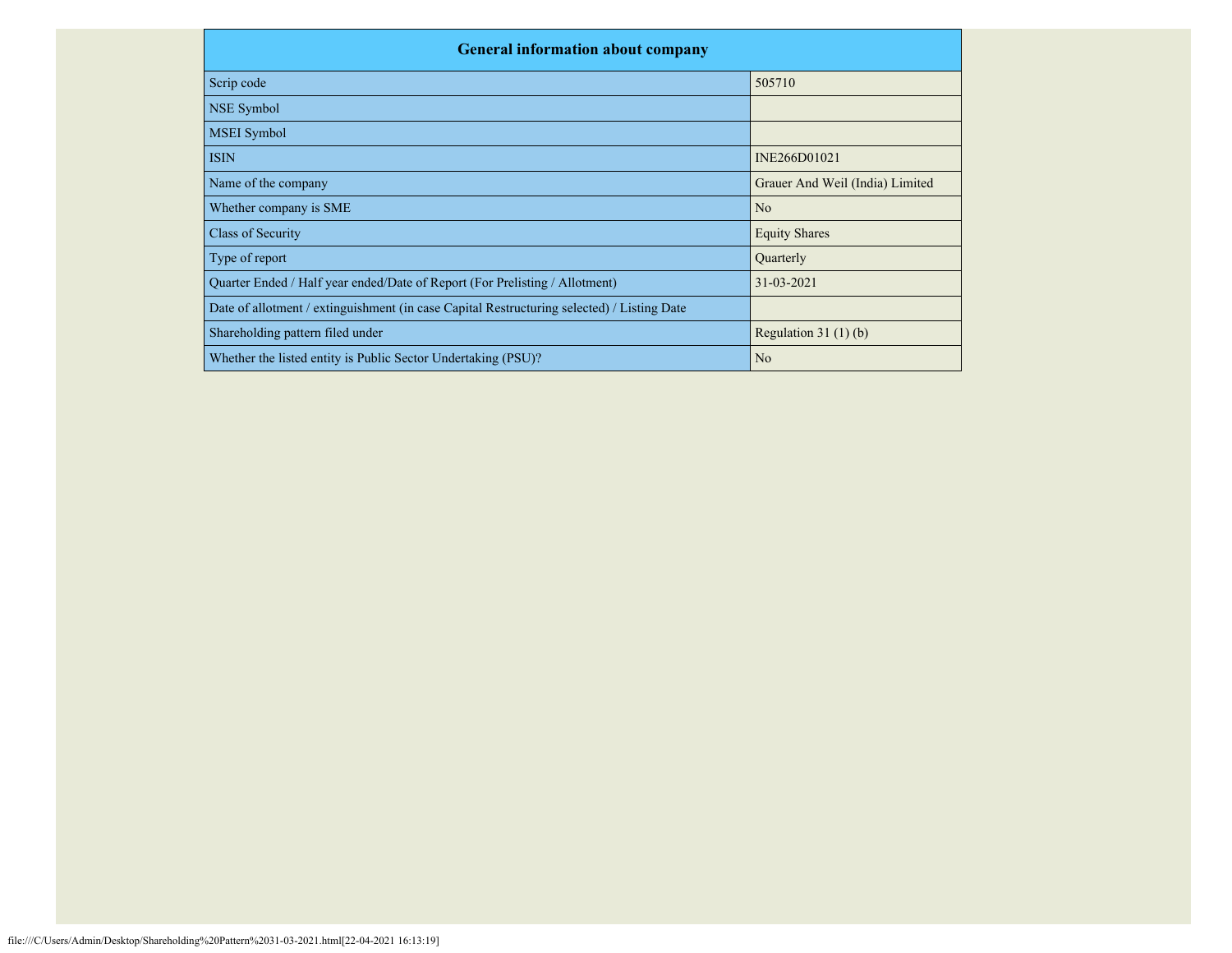|                | <b>Declaration</b>                                                                        |                |                                |                              |                             |  |  |  |  |  |
|----------------|-------------------------------------------------------------------------------------------|----------------|--------------------------------|------------------------------|-----------------------------|--|--|--|--|--|
| Sr.<br>No.     | Particular                                                                                | Yes/No         | Promoter and<br>Promoter Group | <b>Public</b><br>shareholder | Non Promoter-<br>Non Public |  |  |  |  |  |
|                | Whether the Listed Entity has issued any partly paid up shares?                           | N <sub>o</sub> | No                             | No                           | N <sub>0</sub>              |  |  |  |  |  |
| $\overline{2}$ | Whether the Listed Entity has issued any Convertible Securities                           | No             | No                             | No                           | N <sub>o</sub>              |  |  |  |  |  |
| 3              | Whether the Listed Entity has issued any Warrants?                                        | No             | No                             | No                           | No                          |  |  |  |  |  |
| $\overline{4}$ | Whether the Listed Entity has any shares against which<br>depository receipts are issued? | N <sub>0</sub> | No                             | N <sub>o</sub>               | N <sub>0</sub>              |  |  |  |  |  |
| 5              | Whether the Listed Entity has any shares in locked-in?                                    | No             | No                             | No                           | N <sub>o</sub>              |  |  |  |  |  |
| 6              | Whether any shares held by promoters are pledge or otherwise<br>encumbered?               | N <sub>o</sub> | No                             |                              |                             |  |  |  |  |  |
| 7              | Whether company has equity shares with differential voting<br>rights?                     | N <sub>0</sub> | N <sub>o</sub>                 | N <sub>0</sub>               | N <sub>0</sub>              |  |  |  |  |  |
| 8              | Whether the listed entity has any significant beneficial owner?                           | Yes            |                                |                              |                             |  |  |  |  |  |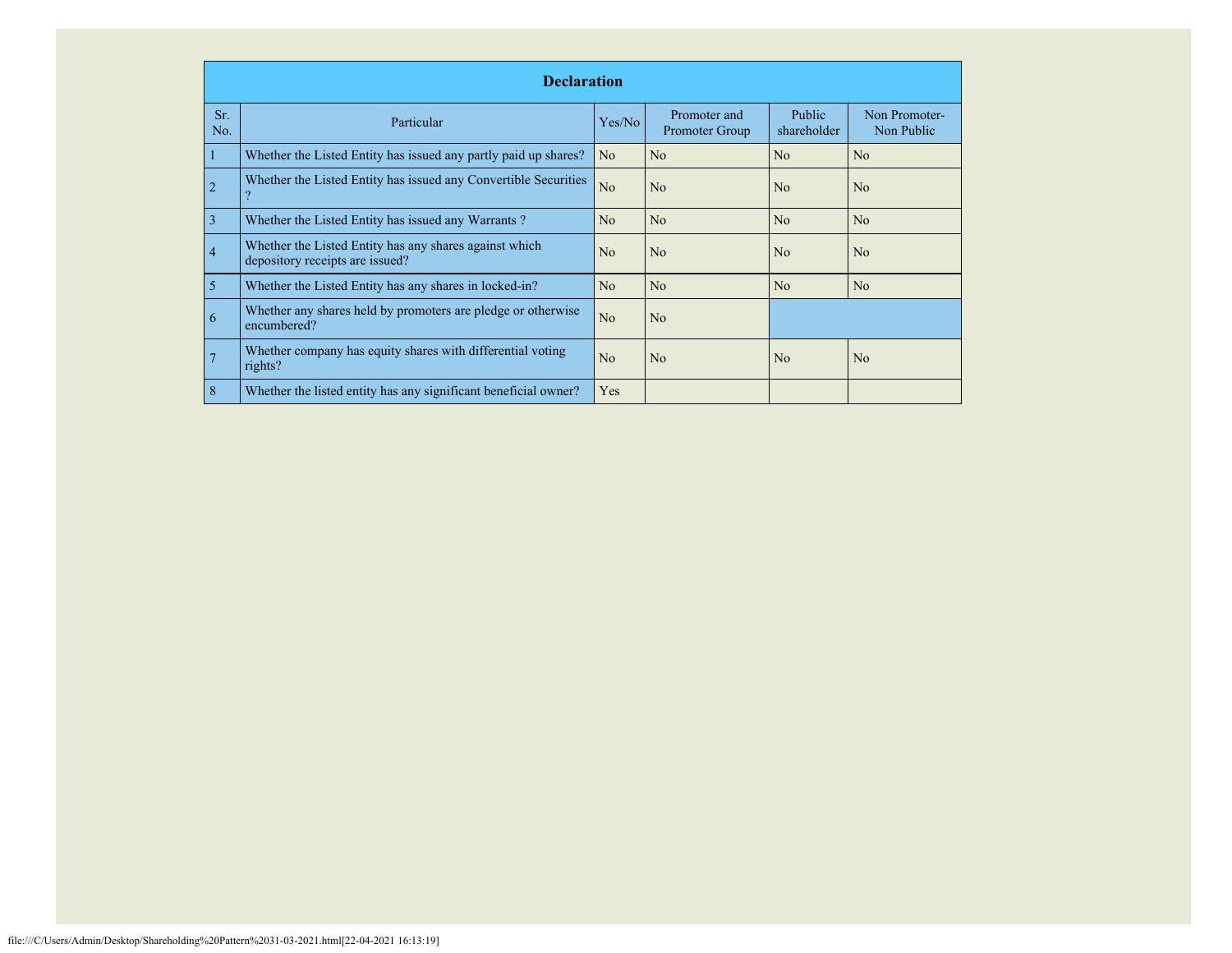|                         |                                                |                                  |                         |                                                |                                                        |                                                 | <b>Table I - Summary Statement holding of specified securities</b>     |                           |               |                                      |                                   |
|-------------------------|------------------------------------------------|----------------------------------|-------------------------|------------------------------------------------|--------------------------------------------------------|-------------------------------------------------|------------------------------------------------------------------------|---------------------------|---------------|--------------------------------------|-----------------------------------|
|                         | Category<br>$\alpha$ f<br>shareholder<br>(II)  |                                  | No. of                  | No. Of<br>Partly                               | No. Of                                                 | Total nos.                                      | Shareholding<br>as a % of total<br>no. of shares                       | class of securities (IX)  |               | Number of Voting Rights held in each |                                   |
| Category<br>$($ $($ $)$ |                                                | Nos. Of<br>shareholders<br>(III) | fully paid<br>up equity | paid-<br>up<br>equity<br>shares<br>held<br>(V) | shares<br>underlying<br>Depository<br>Receipts<br>(VI) | shares held<br>$(VII) =$<br>$(IV)+(V)+$<br>(VI) | (calculated as<br>per SCRR,<br>1957) (VIII)<br>As a % of<br>$(A+B+C2)$ | No of Voting (XIV) Rights |               |                                      |                                   |
|                         |                                                |                                  | shares held<br>(IV)     |                                                |                                                        |                                                 |                                                                        | Class eg:<br>X            | Class<br>eg:y | Total                                | Total as<br>$a\%$ of<br>$(A+B+C)$ |
| (A)                     | Promoter<br>$\&$<br>Promoter<br>Group          | 16                               | 156548610               |                                                |                                                        | 156548610                                       | 69.05                                                                  | 156548610                 |               | 156548610                            | 69.05                             |
| (B)                     | Public                                         | 33757                            | 70157140                |                                                |                                                        | 70157140                                        | 30.95                                                                  | 70157140                  |               | 70157140                             | 30.95                             |
| (C)                     | <b>Non</b><br>Promoter-<br>Non Public          |                                  |                         |                                                |                                                        |                                                 |                                                                        |                           |               |                                      |                                   |
| (C1)                    | <b>Shares</b><br>underlying<br><b>DRs</b>      |                                  |                         |                                                |                                                        |                                                 |                                                                        |                           |               |                                      |                                   |
| (C2)                    | Shares held<br>by<br>Employee<br><b>Trusts</b> |                                  |                         |                                                |                                                        |                                                 |                                                                        |                           |               |                                      |                                   |
|                         | Total                                          | 33773                            | 226705750               |                                                |                                                        | 226705750                                       | 100                                                                    | 226705750                 |               | 226705750                            | 100                               |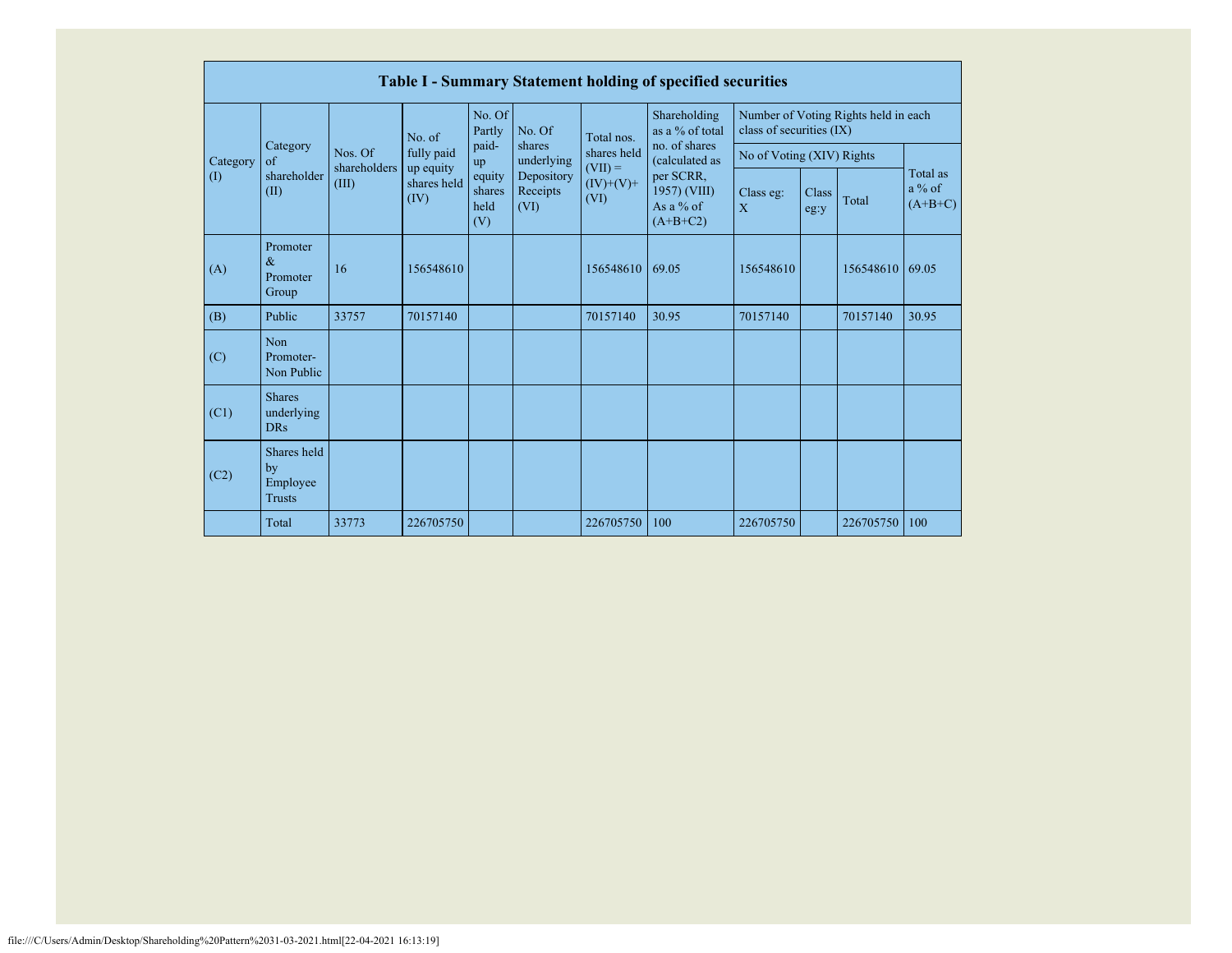|                            | Table I - Summary Statement holding of specified securities                                                                                 |                                       |                                                                                            |                                                           |                                                                                    |                                                                                                                           |                                                         |                                |  |                                       |
|----------------------------|---------------------------------------------------------------------------------------------------------------------------------------------|---------------------------------------|--------------------------------------------------------------------------------------------|-----------------------------------------------------------|------------------------------------------------------------------------------------|---------------------------------------------------------------------------------------------------------------------------|---------------------------------------------------------|--------------------------------|--|---------------------------------------|
| Category                   | Category<br>$\alpha$ f                                                                                                                      | No. Of<br><b>Shares</b><br>Underlying |                                                                                            | No. Of Shares<br>Underlying<br>Outstanding<br>convertible | Shareholding, as a %<br>assuming full<br>conversion of<br>convertible securities ( | Number of<br><b>Shares</b><br>Number of<br>pledged or<br>Locked in<br>otherwise<br>shares $(XII)$<br>encumbered<br>(XIII) |                                                         |                                |  | Number of<br>equity shares<br>held in |
| $\left( \mathrm{I}\right)$ | Underlying<br>Outstanding<br>shareholder<br>Outstanding<br>convertible<br>Warrants<br>No. Of<br>(II)<br>securities<br>$(X_i)$<br>(X)<br>(a) | securities and<br>Warrants (Xi)       | as a percentage of<br>diluted share capital)<br>$(XI) = (VII)+(X) As a$<br>% of $(A+B+C2)$ | No.<br>(a)                                                | As $a$<br>$%$ of<br>total<br><b>Shares</b><br>held<br>(b)                          | No.<br>(a)                                                                                                                | As a<br>$%$ of<br>total<br><b>Shares</b><br>held<br>(b) | dematerialized<br>form $(XIV)$ |  |                                       |
| (A)                        | Promoter<br>$\&$<br>Promoter<br>Group                                                                                                       |                                       |                                                                                            |                                                           | 69.05                                                                              |                                                                                                                           |                                                         |                                |  | 156548610                             |
| (B)                        | Public                                                                                                                                      |                                       |                                                                                            |                                                           | 30.95                                                                              |                                                                                                                           |                                                         |                                |  | 67064750                              |
| (C)                        | <b>Non</b><br>Promoter-<br>Non Public                                                                                                       |                                       |                                                                                            |                                                           |                                                                                    |                                                                                                                           |                                                         |                                |  |                                       |
| (C1)                       | <b>Shares</b><br>underlying<br><b>DRs</b>                                                                                                   |                                       |                                                                                            |                                                           |                                                                                    |                                                                                                                           |                                                         |                                |  |                                       |
| (C2)                       | Shares held<br>by<br>Employee<br><b>Trusts</b>                                                                                              |                                       |                                                                                            |                                                           |                                                                                    |                                                                                                                           |                                                         |                                |  |                                       |
|                            | Total                                                                                                                                       |                                       |                                                                                            |                                                           | 100                                                                                |                                                                                                                           |                                                         |                                |  | 223613360                             |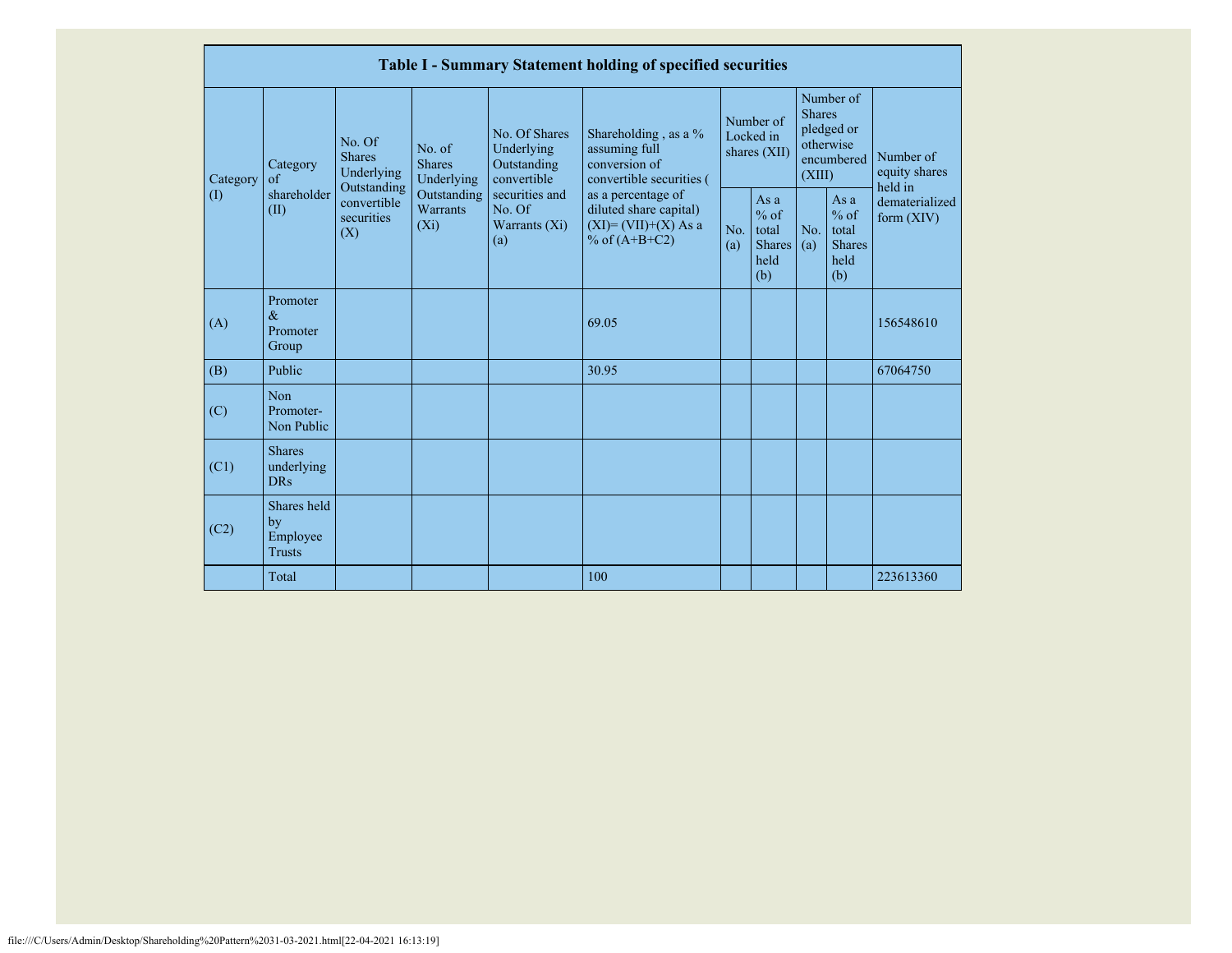|                                                                                                | Table II - Statement showing shareholding pattern of the Promoter and Promoter Group                    |                                  |                                                |                                                |                                              |                                  |                                                                           |                           |               |                                      |                                                      |
|------------------------------------------------------------------------------------------------|---------------------------------------------------------------------------------------------------------|----------------------------------|------------------------------------------------|------------------------------------------------|----------------------------------------------|----------------------------------|---------------------------------------------------------------------------|---------------------------|---------------|--------------------------------------|------------------------------------------------------|
|                                                                                                |                                                                                                         |                                  |                                                | No.<br><b>Of</b>                               |                                              |                                  | Shareholding<br>as a % of                                                 | class of securities (IX)  |               | Number of Voting Rights held in each |                                                      |
|                                                                                                |                                                                                                         |                                  | No. of                                         | Partly                                         | No. Of<br>shares                             | Total nos.<br>shares held        | total no. of<br>shares                                                    | No of Voting (XIV) Rights |               |                                      |                                                      |
| Sr.                                                                                            | Category &<br>Name of the<br>Shareholders (I)                                                           | Nos. Of<br>shareholders<br>(III) | fully paid<br>up equity<br>shares held<br>(IV) | paid-<br>up<br>equity<br>shares<br>held<br>(V) | underlying<br>Depository<br>Receipts<br>(VI) | $(VII) =$<br>$(IV)+(V)+$<br>(VI) | (calculated<br>as per<br>SCRR,<br>1957) (VIII)<br>As a % of<br>$(A+B+C2)$ | Class eg:<br>$\mathbf X$  | Class<br>eg:y | Total                                | Total<br>as a $%$<br>of<br>Total<br>Voting<br>rights |
| $\mathbf{A}$                                                                                   | Table II - Statement showing shareholding pattern of the Promoter and Promoter Group                    |                                  |                                                |                                                |                                              |                                  |                                                                           |                           |               |                                      |                                                      |
| (1)                                                                                            | Indian                                                                                                  |                                  |                                                |                                                |                                              |                                  |                                                                           |                           |               |                                      |                                                      |
| (a)                                                                                            | Individuals/Hindu<br>undivided Family                                                                   | $\overline{Q}$                   | 66274339                                       |                                                |                                              | 66274339                         | 29.23                                                                     | 66274339                  |               | 66274339                             | 29.23                                                |
| (d)                                                                                            | Any Other<br>(specify)                                                                                  | $\overline{7}$                   | 90274271                                       |                                                |                                              | 90274271                         | 39.82                                                                     | 90274271                  |               | 90274271                             | 39.82                                                |
| Sub-Total<br>(A)(1)                                                                            |                                                                                                         | 16                               | 156548610                                      |                                                |                                              | 156548610                        | 69.05                                                                     | 156548610                 |               | 156548610                            | 69.05                                                |
| (2)                                                                                            | Foreign                                                                                                 |                                  |                                                |                                                |                                              |                                  |                                                                           |                           |               |                                      |                                                      |
| Total<br>Shareholding<br>of Promoter<br>and<br>Promoter<br>Group $(A)=$<br>$(A)(1)+(A)$<br>(2) |                                                                                                         | 16                               | 156548610                                      |                                                |                                              | 156548610                        | 69.05                                                                     | 156548610                 |               | 156548610 69.05                      |                                                      |
| $\, {\bf B}$                                                                                   | Table III - Statement showing shareholding pattern of the Public shareholder                            |                                  |                                                |                                                |                                              |                                  |                                                                           |                           |               |                                      |                                                      |
| (1)                                                                                            | Institutions                                                                                            |                                  |                                                |                                                |                                              |                                  |                                                                           |                           |               |                                      |                                                      |
| (a)                                                                                            | <b>Mutual Funds</b>                                                                                     | $\sqrt{2}$                       | 20120                                          |                                                |                                              | 20120                            | 0.01                                                                      | 20120                     |               | 20120                                | 0.01                                                 |
| (e)                                                                                            | Foreign Portfolio<br>Investors                                                                          | $\overline{c}$                   | 530679                                         |                                                |                                              | 530679                           | 0.23                                                                      | 530679                    |               | 530679                               | 0.23                                                 |
| (f)                                                                                            | Financial<br>Institutions/<br><b>Banks</b>                                                              | 5                                | 19500                                          |                                                |                                              | 19500                            | 0.01                                                                      | 19500                     |               | 19500                                | 0.01                                                 |
| Sub-Total<br>(B)(1)                                                                            |                                                                                                         | 9                                | 570299                                         |                                                |                                              | 570299                           | 0.25                                                                      | 570299                    |               | 570299                               | 0.25                                                 |
| (3)                                                                                            | Non-institutions                                                                                        |                                  |                                                |                                                |                                              |                                  |                                                                           |                           |               |                                      |                                                      |
| (a(i))                                                                                         | Individuals -<br>i.Individual<br>shareholders<br>holding nominal<br>share capital up<br>to Rs. 2 lakhs. | 31994                            | 47996211                                       |                                                |                                              | 47996211                         | 21.17                                                                     | 47996211                  |               | 47996211                             | 21.17                                                |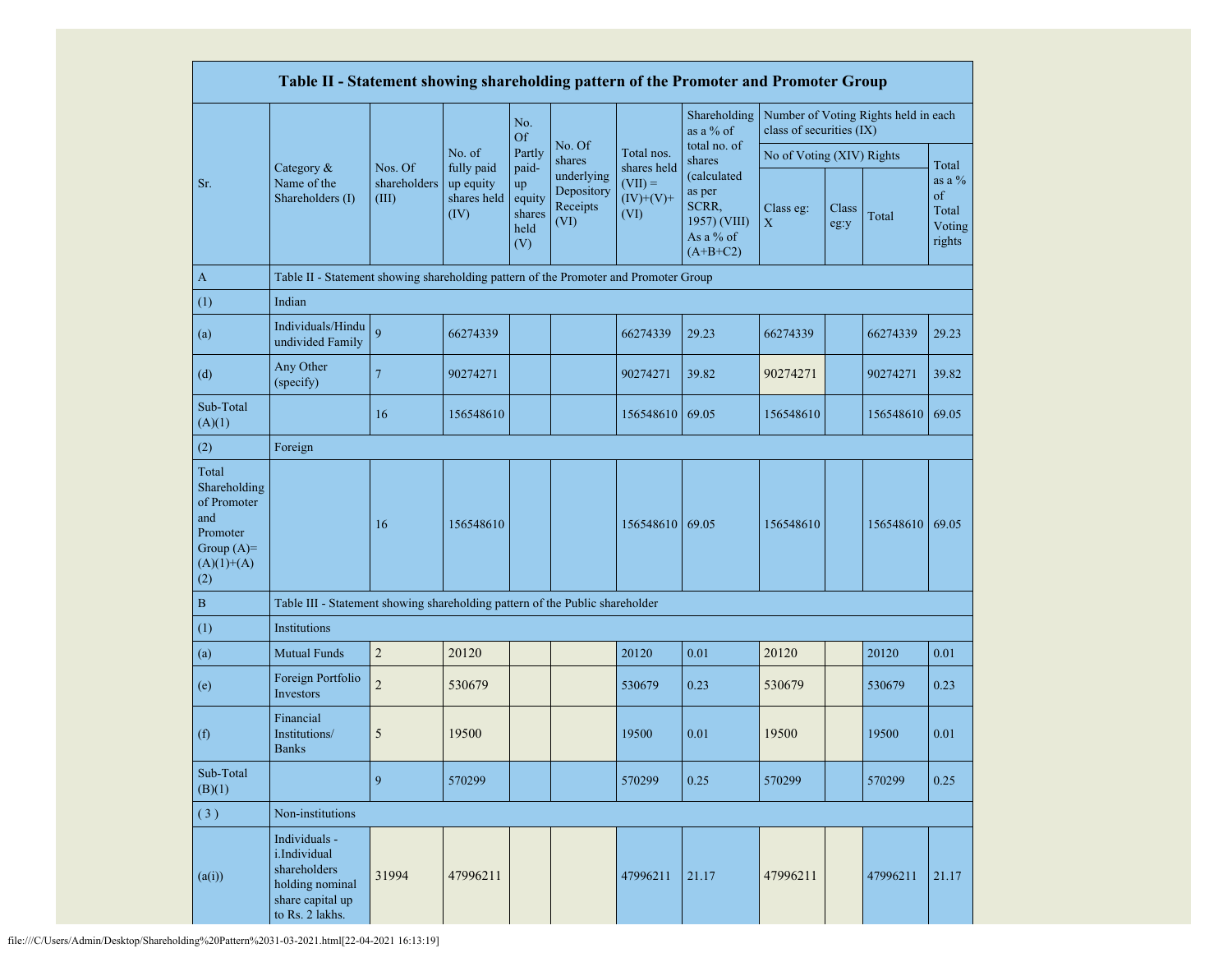| (a(ii))                                                                       | Individuals - ii.<br>Individual<br>shareholders<br>holding nominal<br>share capital in<br>excess of Rs. 2<br>lakhs. | 11    | 3760260   |  | 3760260   | 1.66  | 3760260   | 3760260   | 1.66  |
|-------------------------------------------------------------------------------|---------------------------------------------------------------------------------------------------------------------|-------|-----------|--|-----------|-------|-----------|-----------|-------|
| (e)                                                                           | Any Other<br>(specify)                                                                                              | 1743  | 17830370  |  | 17830370  | 7.86  | 17830370  | 17830370  | 7.86  |
| Sub-Total<br>(B)(3)                                                           |                                                                                                                     | 33748 | 69586841  |  | 69586841  | 30.69 | 69586841  | 69586841  | 30.69 |
| <b>Total Public</b><br>Shareholding<br>$(B)= (B)(1) +$<br>$(B)(2)+(B)$<br>(3) |                                                                                                                     | 33757 | 70157140  |  | 70157140  | 30.95 | 70157140  | 70157140  | 30.95 |
| $\mathbf C$                                                                   | Table IV - Statement showing shareholding pattern of the Non Promoter- Non Public shareholder                       |       |           |  |           |       |           |           |       |
| Total (<br>$A+B+C2$ )                                                         |                                                                                                                     | 33773 | 226705750 |  | 226705750 | 100   | 226705750 | 226705750 | 100   |
| Total<br>$(A+B+C)$                                                            |                                                                                                                     | 33773 | 226705750 |  | 226705750 | 100   | 226705750 | 226705750 | 100   |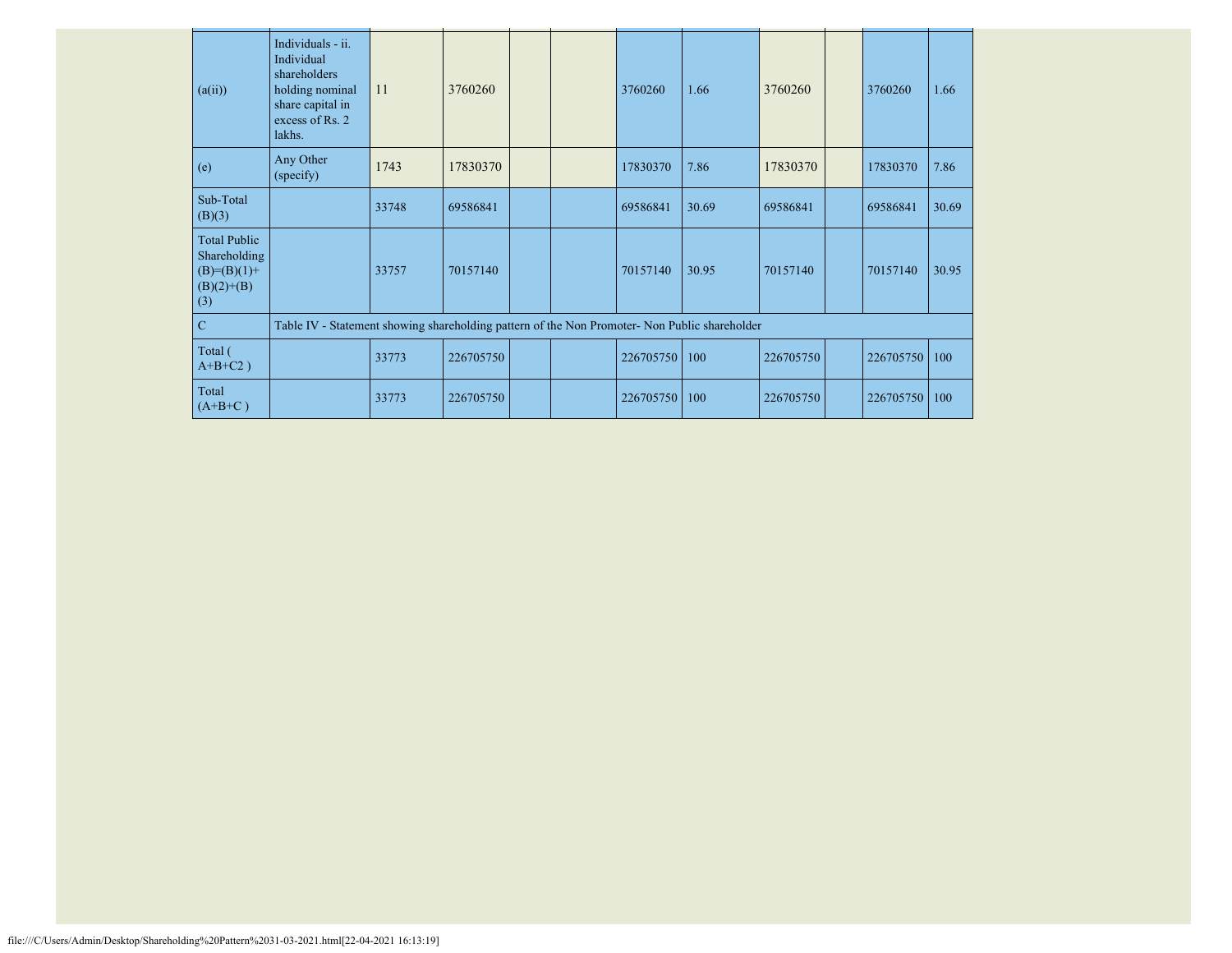|                                                                                         |                                                 |                                                         |                                                                 | Table II - Statement showing shareholding pattern of the Promoter and Promoter Group                                 |            |                                                         |            |                                                                  |                                         |
|-----------------------------------------------------------------------------------------|-------------------------------------------------|---------------------------------------------------------|-----------------------------------------------------------------|----------------------------------------------------------------------------------------------------------------------|------------|---------------------------------------------------------|------------|------------------------------------------------------------------|-----------------------------------------|
|                                                                                         | No. Of<br><b>Shares</b><br>Underlying           | No. of<br><b>Shares</b>                                 | No. Of Shares<br>Underlying<br>Outstanding                      | Shareholding, as a %<br>assuming full<br>conversion of                                                               |            | Number of<br>Locked in<br>shares (XII)                  |            | Number of Shares<br>pledged or<br>otherwise<br>encumbered (XIII) | Number of<br>equity shares              |
| Sr.                                                                                     | Outstanding<br>convertible<br>securities<br>(X) | Underlying<br>Outstanding<br><b>Warrants</b><br>$(X_i)$ | convertible<br>securities and<br>No. Of<br>Warrants (Xi)<br>(a) | convertible securities (<br>as a percentage of<br>diluted share capital)<br>$(XI)=(VII)+(X) As a$<br>% of $(A+B+C2)$ | No.<br>(a) | As a<br>$%$ of<br>total<br><b>Shares</b><br>held<br>(b) | No.<br>(a) | As a % of total<br>Shares held<br>(b)                            | held in<br>dematerialized<br>form (XIV) |
| $\mathbf{A}$                                                                            |                                                 |                                                         |                                                                 | Table II - Statement showing shareholding pattern of the Promoter and Promoter Group                                 |            |                                                         |            |                                                                  |                                         |
| (1)                                                                                     | Indian                                          |                                                         |                                                                 |                                                                                                                      |            |                                                         |            |                                                                  |                                         |
| (a)                                                                                     |                                                 |                                                         |                                                                 | 29.23                                                                                                                |            |                                                         |            |                                                                  | 66274339                                |
| (d)                                                                                     |                                                 |                                                         |                                                                 | 39.82                                                                                                                |            |                                                         |            |                                                                  | 90274271                                |
| Sub-Total (A)<br>(1)                                                                    |                                                 |                                                         |                                                                 | 69.05                                                                                                                |            |                                                         |            |                                                                  | 156548610                               |
| (2)                                                                                     | Foreign                                         |                                                         |                                                                 |                                                                                                                      |            |                                                         |            |                                                                  |                                         |
| Total<br>Shareholding<br>of Promoter<br>and Promoter<br>Group $(A)=$<br>$(A)(1)+(A)(2)$ |                                                 |                                                         |                                                                 | 69.05                                                                                                                |            |                                                         |            |                                                                  | 156548610                               |
| $\, {\bf B}$                                                                            |                                                 |                                                         |                                                                 | Table III - Statement showing shareholding pattern of the Public shareholder                                         |            |                                                         |            |                                                                  |                                         |
| (1)                                                                                     | Institutions                                    |                                                         |                                                                 |                                                                                                                      |            |                                                         |            |                                                                  |                                         |
| (a)                                                                                     |                                                 |                                                         |                                                                 | 0.01                                                                                                                 |            |                                                         |            |                                                                  | 8870                                    |
| (e)                                                                                     |                                                 |                                                         |                                                                 | 0.23                                                                                                                 |            |                                                         |            |                                                                  | 530679                                  |
| (f)                                                                                     |                                                 |                                                         |                                                                 | 0.01                                                                                                                 |            |                                                         |            |                                                                  | 9250                                    |
| Sub-Total (B)<br>(1)                                                                    |                                                 |                                                         |                                                                 | 0.25                                                                                                                 |            |                                                         |            |                                                                  | 548799                                  |
| (3)                                                                                     | Non-institutions                                |                                                         |                                                                 |                                                                                                                      |            |                                                         |            |                                                                  |                                         |
| (a(i))                                                                                  |                                                 |                                                         |                                                                 | 21.17                                                                                                                |            |                                                         |            |                                                                  | 44938941                                |
| (a(ii))                                                                                 |                                                 |                                                         |                                                                 | 1.66                                                                                                                 |            |                                                         |            |                                                                  | 3760260                                 |
| (e)                                                                                     |                                                 |                                                         |                                                                 | 7.86                                                                                                                 |            |                                                         |            |                                                                  | 17816750                                |
| Sub-Total (B)<br>(3)                                                                    |                                                 |                                                         |                                                                 | 30.69                                                                                                                |            |                                                         |            |                                                                  | 66515951                                |
| <b>Total Public</b><br>Shareholding<br>$(B)= (B)(1) +$<br>$(B)(2)+(B)(3)$               |                                                 |                                                         |                                                                 | 30.95                                                                                                                |            |                                                         |            |                                                                  | 67064750                                |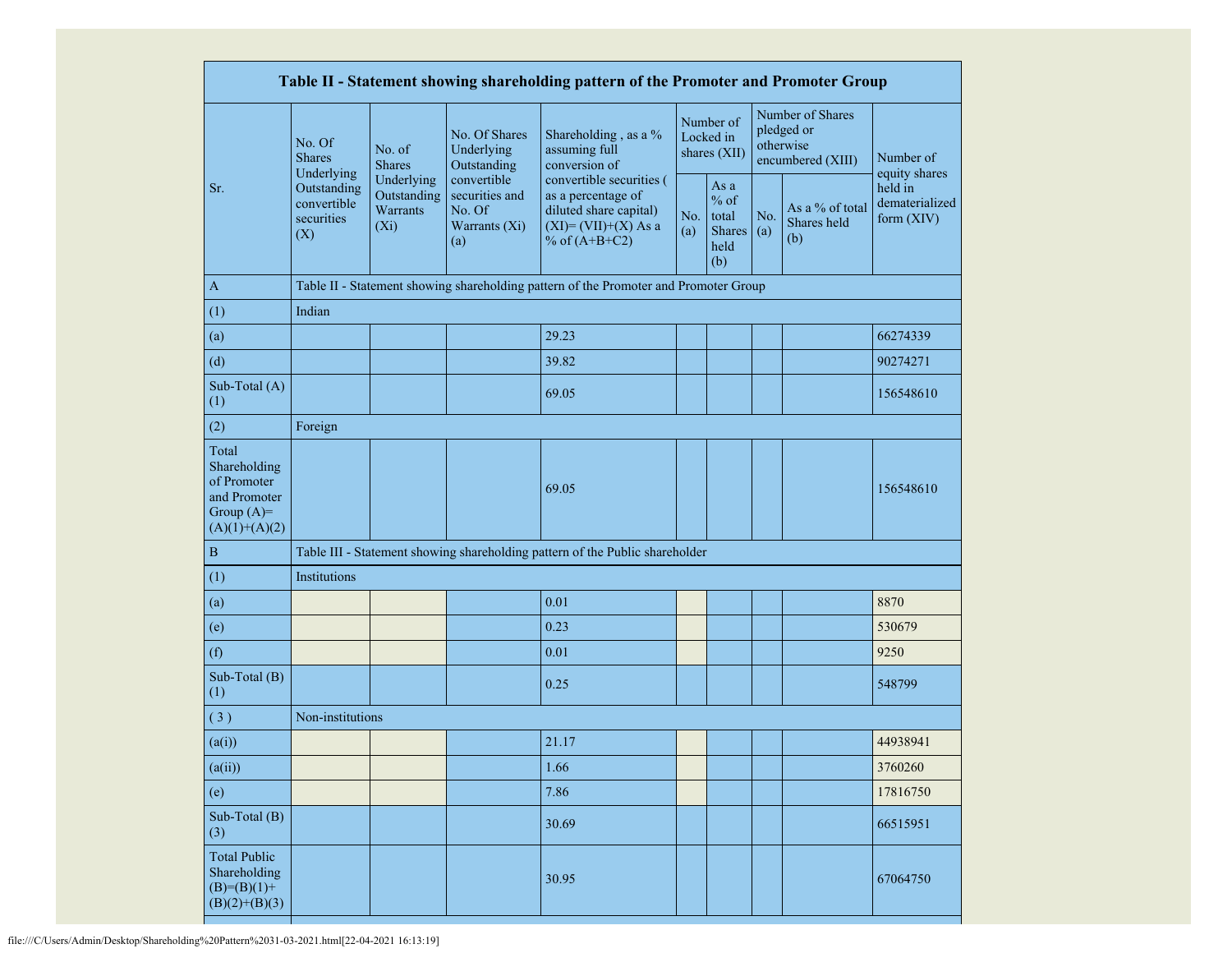| $\overline{C}$                                                                                              |                  | Table IV - Statement showing shareholding pattern of the Non Promoter- Non Public shareholder |  |  |  |  |  |  |  |  |
|-------------------------------------------------------------------------------------------------------------|------------------|-----------------------------------------------------------------------------------------------|--|--|--|--|--|--|--|--|
| Total<br>$A+B+C2$ )                                                                                         |                  | 223613360<br>100                                                                              |  |  |  |  |  |  |  |  |
| Total<br>$(A+B+C)$                                                                                          | 223613360<br>100 |                                                                                               |  |  |  |  |  |  |  |  |
| Textual<br>Disclosure of notes on shareholding pattern for company remarks explanatory<br>Information $(1)$ |                  |                                                                                               |  |  |  |  |  |  |  |  |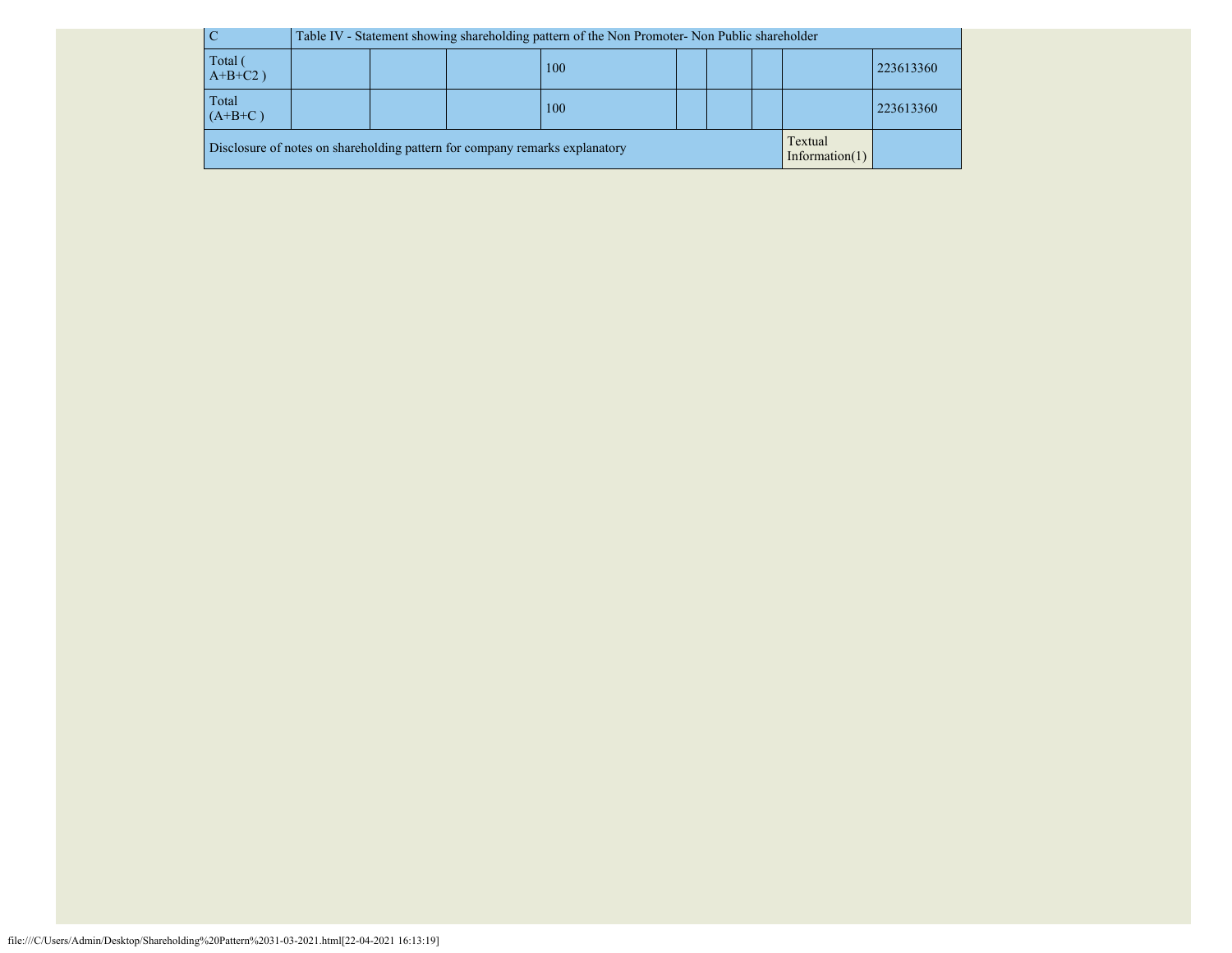| <b>Text Block</b>     |                                                                                                                                                                                                                                                                                                                                                                                                                                                                                                                                                                                                                                                                                      |  |  |  |  |  |  |  |
|-----------------------|--------------------------------------------------------------------------------------------------------------------------------------------------------------------------------------------------------------------------------------------------------------------------------------------------------------------------------------------------------------------------------------------------------------------------------------------------------------------------------------------------------------------------------------------------------------------------------------------------------------------------------------------------------------------------------------|--|--|--|--|--|--|--|
| Textual Information() | Mr. Vinod Haritwal and Mr. Rameshkumar More does not fall within the ambit of definition of Promoter<br>or Promoter Group as defined under SEBI (Issue of capital and disclosure requirements) Regulations,<br>2018 and the Company have applied for Reclassification of them along with others from Promoter and<br>Promoter group category to Public Category. As on date, the said application is pending with BSE. The<br>Company have also applied for Reclassification of Mrs. Manisha Dujodwala, Mrs. Shivani Rajgarhia<br>and M/s Waluj Beverages LLP from Promoter and Promoter group category to Public Category. As on<br>date, the said application is pending with BSE. |  |  |  |  |  |  |  |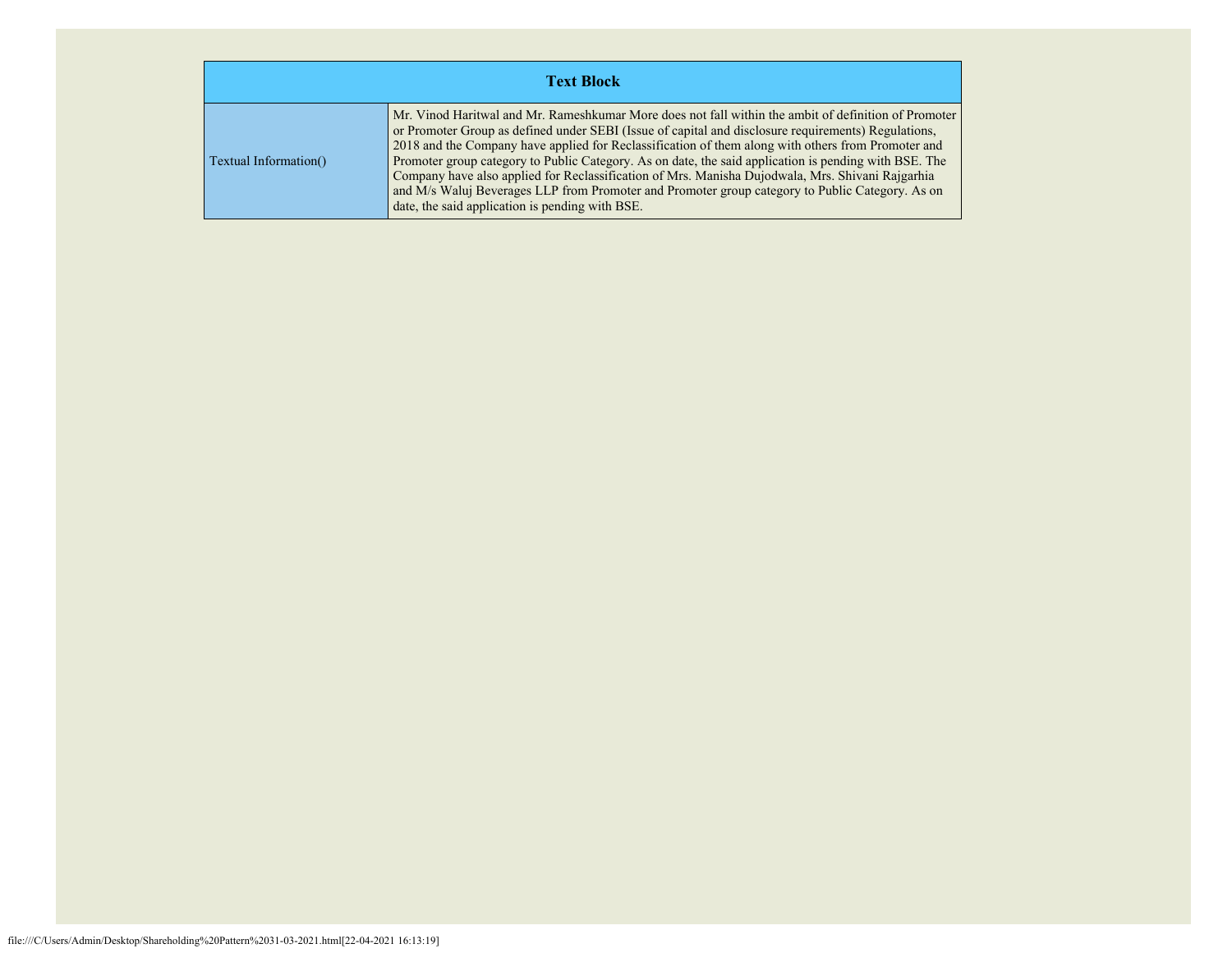| <b>Individuals/Hindu undivided Family</b>                                                                            |                            |                     |               |                |                            |              |                         |  |  |
|----------------------------------------------------------------------------------------------------------------------|----------------------------|---------------------|---------------|----------------|----------------------------|--------------|-------------------------|--|--|
| Searial No.                                                                                                          | $\mathbf{1}$               | $\overline{c}$      | $\mathfrak z$ | $\overline{4}$ | 5                          | 6            | $\boldsymbol{7}$        |  |  |
| Name of the<br>Shareholders (I)                                                                                      | Umeshkumar<br>Nandlal More | Niraj Kumar<br>More | Premlata More | Yash More      | Aman<br>Nirajkumar<br>More | Pallavi More | Niraj Kumar<br>More Huf |  |  |
| PAN(II)                                                                                                              | AACPM6443R                 | AADPM7225Q          | AANPM5792L    | CNYPM7175B     | CNYPM7177D                 | AEDPM0567P   | AAAHN2180A              |  |  |
| No. of fully paid<br>up equity shares<br>held (IV)                                                                   | 22805999                   | 17852106            | 12724455      | 4758060        | 4758060                    | 3149409      | 173650                  |  |  |
| No. Of Partly<br>paid-up equity<br>shares held (V)                                                                   |                            |                     |               |                |                            |              |                         |  |  |
| No. Of shares<br>underlying<br>Depository<br>Receipts (VI)                                                           |                            |                     |               |                |                            |              |                         |  |  |
| Total nos. shares<br>held $(VII) =$<br>$(IV)+(V)+(VI)$                                                               | 22805999                   | 17852106            | 12724455      | 4758060        | 4758060                    | 3149409      | 173650                  |  |  |
| Shareholding as a<br>% of total no. of<br>shares (calculated<br>as per SCRR,<br>1957) (VIII) As a<br>% of $(A+B+C2)$ | 10.06                      | 7.87                | 5.61          | 2.1            | 2.1                        | 1.39         | 0.08                    |  |  |
| Number of Voting Rights held in each class of securities (IX)                                                        |                            |                     |               |                |                            |              |                         |  |  |
| Class eg: $X$                                                                                                        | 22805999                   | 17852106            | 12724455      | 4758060        | 4758060                    | 3149409      | 173650                  |  |  |
| Class eg:y                                                                                                           |                            |                     |               |                |                            |              |                         |  |  |
| Total                                                                                                                | 22805999                   | 17852106            | 12724455      | 4758060        | 4758060                    | 3149409      | 173650                  |  |  |
| Total as a % of<br><b>Total Voting</b><br>rights                                                                     | 10.06                      | 7.87                | 5.61          | 2.1            | 2.1                        | 1.39         | 0.08                    |  |  |
| No. Of Shares<br>Underlying<br>Outstanding<br>convertible<br>securities (X)                                          |                            |                     |               |                |                            |              |                         |  |  |
| No. of Shares<br>Underlying<br>Outstanding<br>Warrants (Xi)                                                          |                            |                     |               |                |                            |              |                         |  |  |
| No. Of Shares<br>Underlying<br>Outstanding                                                                           |                            |                     |               |                |                            |              |                         |  |  |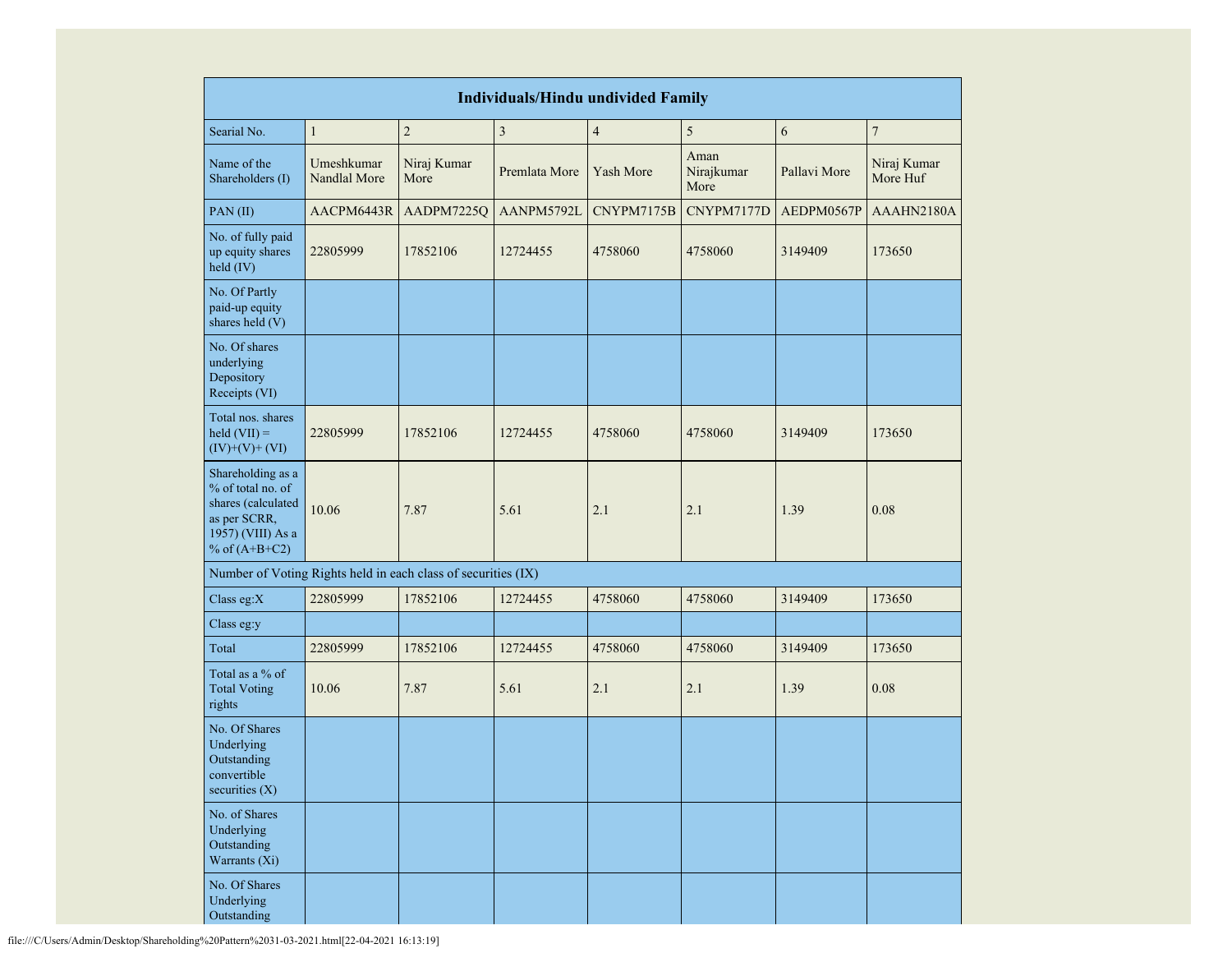| convertible<br>securities and No.<br>Of Warrants $(X_i)$<br>(a)                                                                                                                               |          |          |                   |                   |                   |                   |                   |
|-----------------------------------------------------------------------------------------------------------------------------------------------------------------------------------------------|----------|----------|-------------------|-------------------|-------------------|-------------------|-------------------|
| Shareholding, as<br>a $\%$ assuming full<br>conversion of<br>convertible<br>securities (as a<br>percentage of<br>diluted share<br>capital) $(XI)=$<br>$(VII)+(Xi)(a)$ As<br>a % of $(A+B+C2)$ | 10.06    | 7.87     | 5.61              | 2.1               | 2.1               | 1.39              | 0.08              |
| Number of Locked in shares (XII)                                                                                                                                                              |          |          |                   |                   |                   |                   |                   |
| No. (a)                                                                                                                                                                                       |          |          |                   |                   |                   |                   |                   |
| As a % of total<br>Shares held (b)                                                                                                                                                            |          |          |                   |                   |                   |                   |                   |
| Number of Shares pledged or otherwise encumbered (XIII)                                                                                                                                       |          |          |                   |                   |                   |                   |                   |
| No. (a)                                                                                                                                                                                       |          |          |                   |                   |                   |                   |                   |
| As a % of total<br>Shares held (b)                                                                                                                                                            |          |          |                   |                   |                   |                   |                   |
| Number of equity<br>shares held in<br>dematerialized<br>form (XIV)                                                                                                                            | 22805999 | 17852106 | 12724455          | 4758060           | 4758060           | 3149409           | 173650            |
| Reason for not providing PAN                                                                                                                                                                  |          |          |                   |                   |                   |                   |                   |
| Reason for not<br>providing PAN                                                                                                                                                               |          |          |                   |                   |                   |                   |                   |
| Shareholder type                                                                                                                                                                              | Promoter | Promoter | Promoter<br>Group | Promoter<br>Group | Promoter<br>Group | Promoter<br>Group | Promoter<br>Group |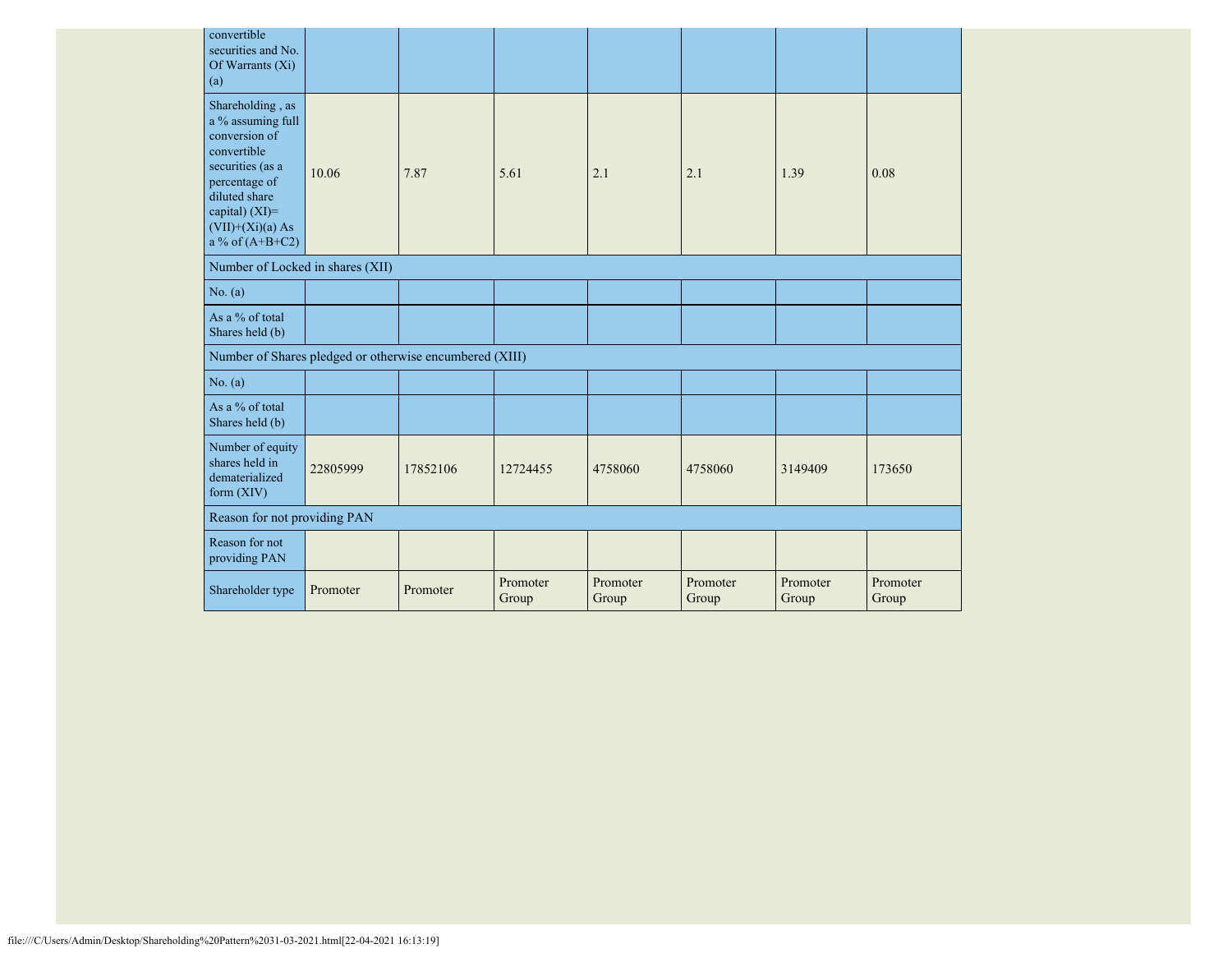|                                                                                                                      | <b>Individuals/Hindu undivided Family</b>                     |                  |                       |  |  |  |  |  |  |  |
|----------------------------------------------------------------------------------------------------------------------|---------------------------------------------------------------|------------------|-----------------------|--|--|--|--|--|--|--|
| Searial No.                                                                                                          | $\,8\,$                                                       | $\overline{9}$   |                       |  |  |  |  |  |  |  |
| Name of the<br>Shareholders (I)                                                                                      | Rameshkumar Radhakishan More                                  | Vinod R Haritwal | Click here to go back |  |  |  |  |  |  |  |
| PAN (II)                                                                                                             | AADPM7235N                                                    | AAAPH0577K       | Total                 |  |  |  |  |  |  |  |
| No. of fully paid<br>up equity shares<br>held (IV)                                                                   | 21600                                                         | 31000            | 66274339              |  |  |  |  |  |  |  |
| No. Of Partly paid-<br>up equity shares<br>held (V)                                                                  |                                                               |                  |                       |  |  |  |  |  |  |  |
| No. Of shares<br>underlying<br>Depository<br>Receipts (VI)                                                           |                                                               |                  |                       |  |  |  |  |  |  |  |
| Total nos. shares<br>held $(VII) = (IV) +$<br>$(V)$ + $(VI)$                                                         | 21600                                                         | 31000            | 66274339              |  |  |  |  |  |  |  |
| Shareholding as a<br>% of total no. of<br>shares (calculated<br>as per SCRR,<br>1957) (VIII) As a<br>% of $(A+B+C2)$ | 0.01                                                          | 0.01             | 29.23                 |  |  |  |  |  |  |  |
|                                                                                                                      | Number of Voting Rights held in each class of securities (IX) |                  |                       |  |  |  |  |  |  |  |
| Class eg:X                                                                                                           | 21600                                                         | 31000            | 66274339              |  |  |  |  |  |  |  |
| Class eg:y                                                                                                           |                                                               |                  |                       |  |  |  |  |  |  |  |
| Total                                                                                                                | 21600                                                         | 31000            | 66274339              |  |  |  |  |  |  |  |
| Total as a % of<br><b>Total Voting rights</b>                                                                        | 0.01                                                          | 0.01             | 29.23                 |  |  |  |  |  |  |  |
| No. Of Shares<br>Underlying<br>Outstanding<br>convertible<br>securities $(X)$                                        |                                                               |                  |                       |  |  |  |  |  |  |  |
| No. of Shares<br>Underlying<br>Outstanding<br>Warrants (Xi)                                                          |                                                               |                  |                       |  |  |  |  |  |  |  |
| No. Of Shares<br>Underlying<br>Outstanding<br>convertible<br>securities and No.<br>Of Warrants (Xi)                  |                                                               |                  |                       |  |  |  |  |  |  |  |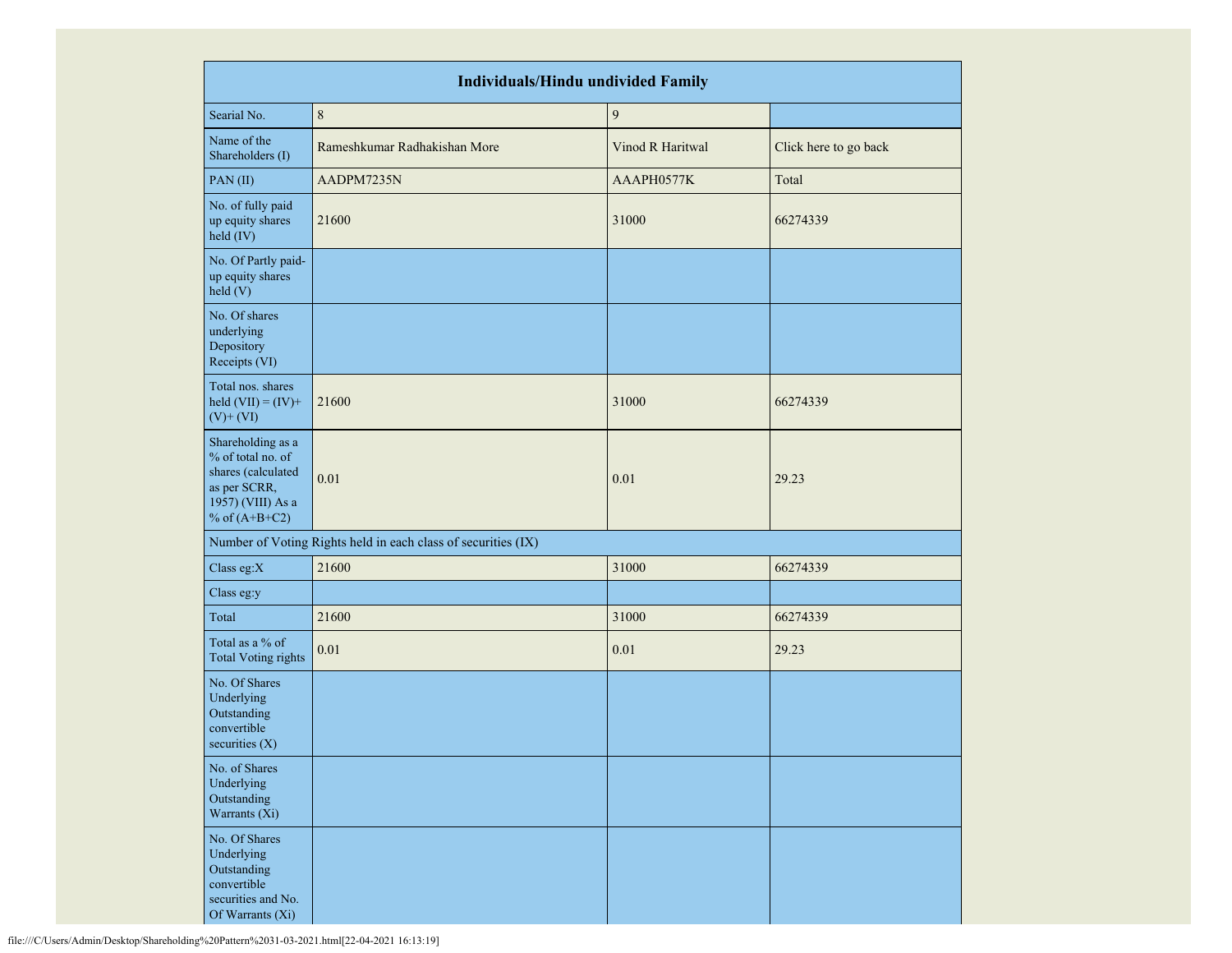| (a)                                                                                                                                                                                      |                                                         |                |          |  |  |
|------------------------------------------------------------------------------------------------------------------------------------------------------------------------------------------|---------------------------------------------------------|----------------|----------|--|--|
| Shareholding, as a<br>% assuming full<br>conversion of<br>convertible<br>securities (as a<br>percentage of<br>diluted share<br>capital) (XI)=<br>$(VII)+(Xi)(a)$ As a<br>% of $(A+B+C2)$ | 0.01                                                    | 0.01           | 29.23    |  |  |
| Number of Locked in shares (XII)                                                                                                                                                         |                                                         |                |          |  |  |
| No. (a)                                                                                                                                                                                  |                                                         |                |          |  |  |
| As a % of total<br>Shares held (b)                                                                                                                                                       |                                                         |                |          |  |  |
|                                                                                                                                                                                          | Number of Shares pledged or otherwise encumbered (XIII) |                |          |  |  |
| No. (a)                                                                                                                                                                                  |                                                         |                |          |  |  |
| As a % of total<br>Shares held (b)                                                                                                                                                       |                                                         |                |          |  |  |
| Number of equity<br>shares held in<br>dematerialized<br>form $(XIV)$                                                                                                                     | 21600                                                   | 31000          | 66274339 |  |  |
| Reason for not providing PAN                                                                                                                                                             |                                                         |                |          |  |  |
| Reason for not<br>providing PAN                                                                                                                                                          |                                                         |                |          |  |  |
| Shareholder type                                                                                                                                                                         | Promoter Group                                          | Promoter Group |          |  |  |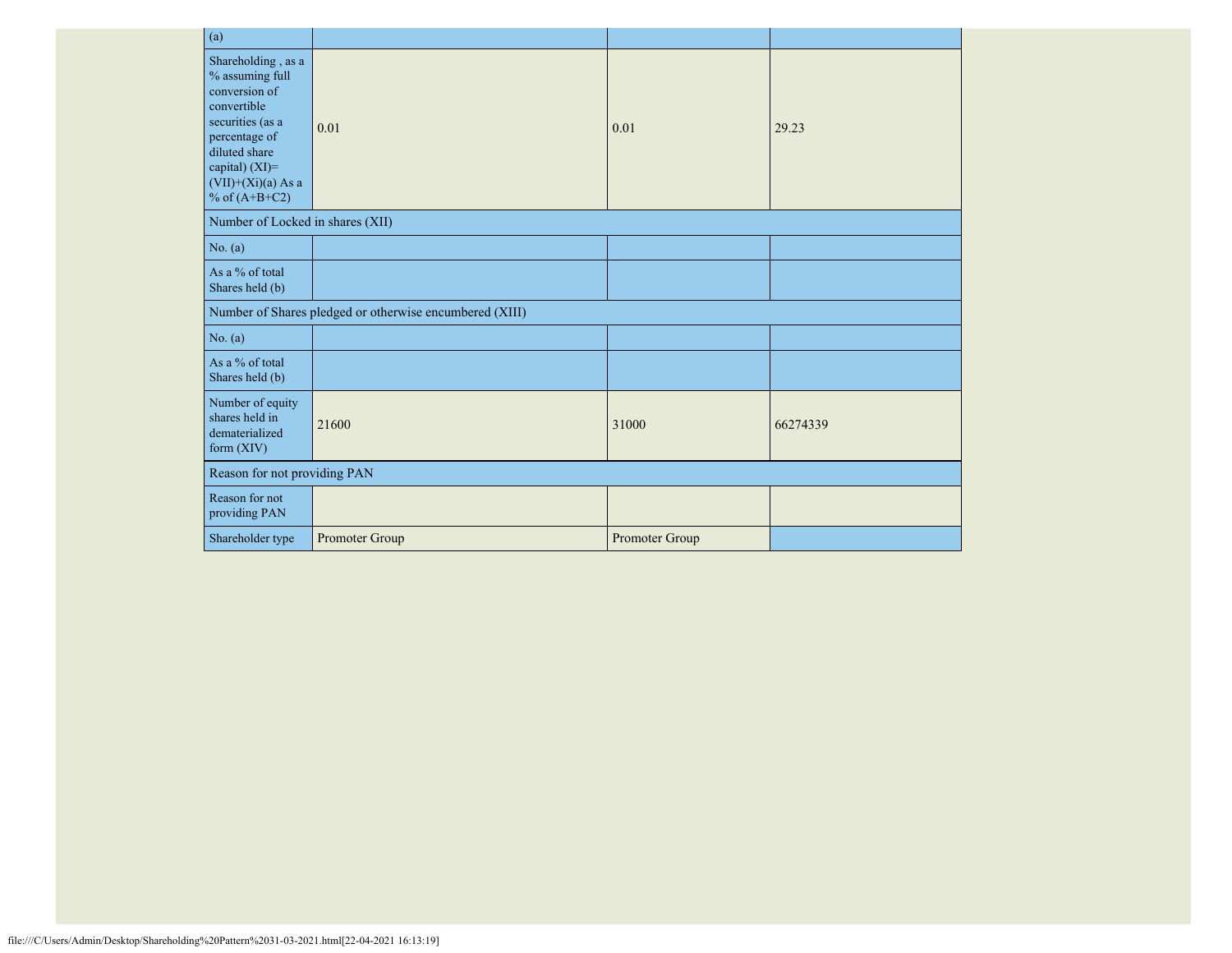|                                                                               | <b>Any Other (specify)</b>                                                                                                                                                          |                             |                                              |                                                          |                                                      |                            |                                         |  |  |  |  |  |  |
|-------------------------------------------------------------------------------|-------------------------------------------------------------------------------------------------------------------------------------------------------------------------------------|-----------------------------|----------------------------------------------|----------------------------------------------------------|------------------------------------------------------|----------------------------|-----------------------------------------|--|--|--|--|--|--|
| Searial No.                                                                   | $\mathbf{1}$                                                                                                                                                                        | $\overline{2}$              | $\mathfrak{Z}$                               | $\overline{4}$                                           | 5                                                    | 6                          | $\boldsymbol{7}$                        |  |  |  |  |  |  |
| Category                                                                      | Person Acting<br>in Concert                                                                                                                                                         | Person Acting<br>in Concert | <b>Bodies</b><br>Corporate                   | <b>Bodies</b><br><b>Bodies</b><br>Corporate<br>Corporate |                                                      | <b>Bodies</b><br>Corporate | <b>Bodies</b><br>Corporate              |  |  |  |  |  |  |
| Name of the<br>Shareholders (I)                                               | Shivani<br>Manisha<br>Rajgarhia<br>Dujodwala                                                                                                                                        |                             | Poona Bottling<br>Company<br>Private Limited | Ridhi Sidhi<br>Ltd.                                      | Growel<br>Radhakishan<br>Nandlal Llp<br>Projects Llp |                            | <b>Bubna More</b><br>And Company<br>Llp |  |  |  |  |  |  |
| PAN(II)                                                                       | AADPR1328M                                                                                                                                                                          | AABPD3368F                  | AABCP0317K                                   | AAACR3412N                                               | AAQFG4670A                                           | AASFR8892B                 | AAPFB4397Q                              |  |  |  |  |  |  |
| No. of the<br>Shareholders (I)                                                | $\mathbf{1}$                                                                                                                                                                        | $\mathbf{1}$                | $\mathbf{1}$                                 | $\mathbf{1}$                                             | $\mathbf{1}$                                         | 1                          | 1                                       |  |  |  |  |  |  |
| No. of fully paid<br>up equity shares<br>held (IV)                            | 720500                                                                                                                                                                              | 482500                      | 42886151                                     | 32359000                                                 | 12558000                                             | 1088120                    | 180000                                  |  |  |  |  |  |  |
| No. Of Partly paid-<br>up equity shares<br>held(V)                            |                                                                                                                                                                                     |                             |                                              |                                                          |                                                      |                            |                                         |  |  |  |  |  |  |
| No. Of shares<br>underlying<br>Depository<br>Receipts (VI)                    | Total nos. shares<br>held $(VII) = (IV) +$<br>720500<br>$(V)$ + $(VI)$<br>Shareholding as a<br>% of total no. of<br>shares (calculated<br>0.32<br>as per SCRR,<br>1957) (VIII) As a |                             |                                              |                                                          |                                                      |                            |                                         |  |  |  |  |  |  |
|                                                                               |                                                                                                                                                                                     |                             | 42886151                                     | 32359000                                                 | 12558000                                             | 1088120                    | 180000                                  |  |  |  |  |  |  |
| % of $(A+B+C2)$                                                               |                                                                                                                                                                                     |                             | 18.92                                        | 14.27                                                    | 5.54                                                 | 0.48                       | 0.08                                    |  |  |  |  |  |  |
| Number of Voting Rights held in each class of securities (IX)                 |                                                                                                                                                                                     |                             |                                              |                                                          |                                                      |                            |                                         |  |  |  |  |  |  |
| Class eg: X                                                                   | 720500                                                                                                                                                                              | 482500                      | 42886151                                     | 32359000                                                 | 12558000                                             | 1088120                    | 180000                                  |  |  |  |  |  |  |
| Class eg:y                                                                    |                                                                                                                                                                                     |                             |                                              |                                                          |                                                      |                            |                                         |  |  |  |  |  |  |
| Total                                                                         | 720500                                                                                                                                                                              | 482500                      | 42886151                                     | 32359000                                                 | 12558000                                             | 1088120                    | 180000                                  |  |  |  |  |  |  |
| Total as a % of<br><b>Total Voting rights</b>                                 | 0.32                                                                                                                                                                                | 0.21                        | 18.92                                        | 14.27                                                    | 5.54                                                 | 0.48                       | $0.08\,$                                |  |  |  |  |  |  |
| No. Of Shares<br>Underlying<br>Outstanding<br>convertible<br>securities $(X)$ |                                                                                                                                                                                     |                             |                                              |                                                          |                                                      |                            |                                         |  |  |  |  |  |  |
| No. of Shares<br>Underlying<br>Outstanding                                    |                                                                                                                                                                                     |                             |                                              |                                                          |                                                      |                            |                                         |  |  |  |  |  |  |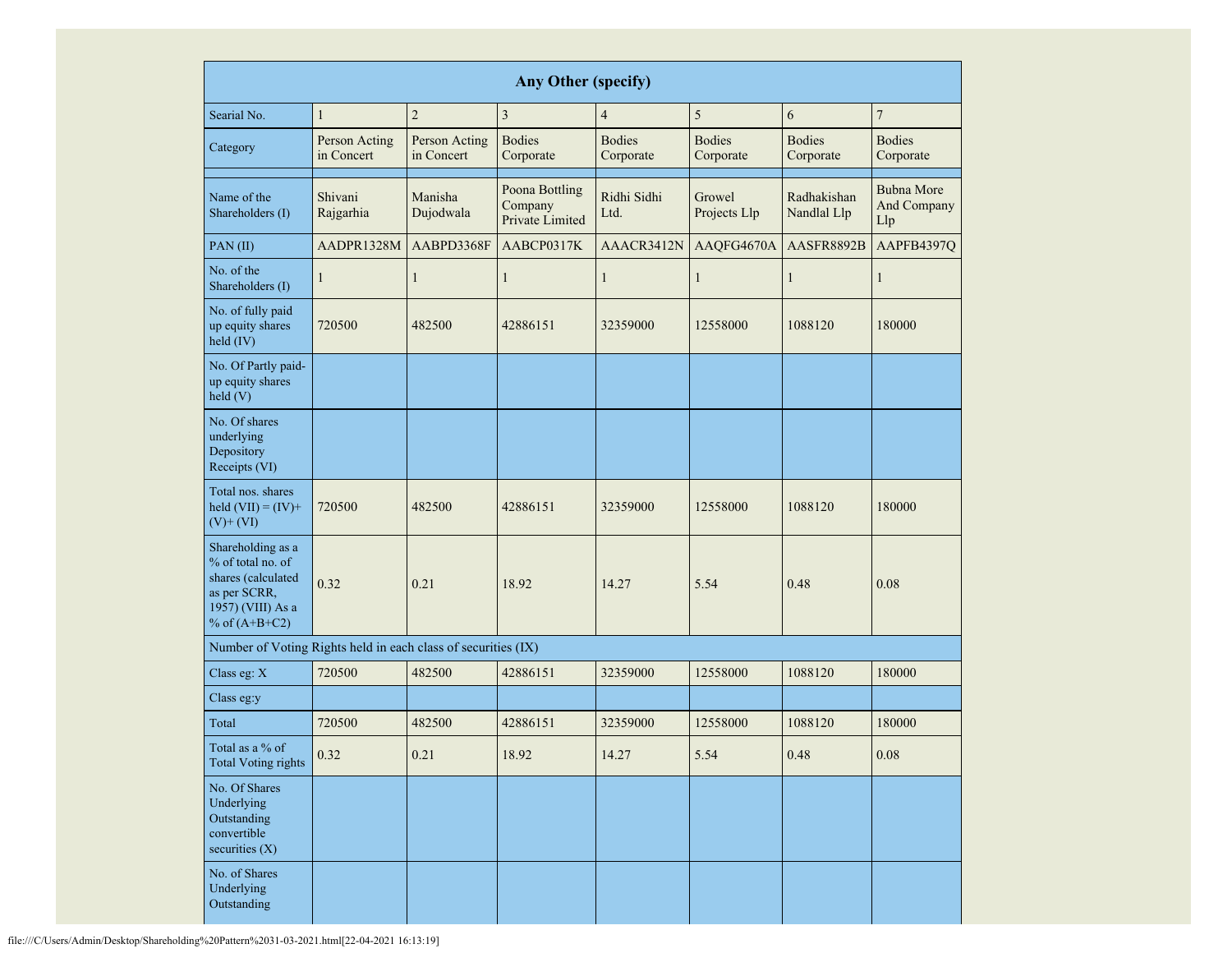| Warrants (Xi)                                                                                                                                                                        |                   |                   |                |                   |                   |                   |                   |
|--------------------------------------------------------------------------------------------------------------------------------------------------------------------------------------|-------------------|-------------------|----------------|-------------------|-------------------|-------------------|-------------------|
| No. Of Shares<br>Underlying<br>Outstanding<br>convertible<br>securities and No.<br>Of Warrants (Xi)<br>(a)                                                                           |                   |                   |                |                   |                   |                   |                   |
| Shareholding, as a<br>% assuming full<br>conversion of<br>convertible<br>securities (as a<br>percentage of<br>diluted share<br>capital) (XI)=<br>$(VII)+(X)$ As a %<br>of $(A+B+C2)$ | 0.32              | 0.21              | 18.92          | 14.27             | 5.54              | 0.48              | 0.08              |
| Number of Locked in shares (XII)                                                                                                                                                     |                   |                   |                |                   |                   |                   |                   |
| No. (a)                                                                                                                                                                              |                   |                   |                |                   |                   |                   |                   |
| As a % of total<br>Shares held (b)                                                                                                                                                   |                   |                   |                |                   |                   |                   |                   |
| Number of Shares pledged or otherwise encumbered (XIII)                                                                                                                              |                   |                   |                |                   |                   |                   |                   |
| No. $(a)$                                                                                                                                                                            |                   |                   |                |                   |                   |                   |                   |
| As a % of total<br>Shares held (b)                                                                                                                                                   |                   |                   |                |                   |                   |                   |                   |
| Number of equity<br>shares held in<br>dematerialized<br>form $(XIV)$                                                                                                                 | 720500            | 482500            | 42886151       | 32359000          | 12558000          | 1088120           | 180000            |
| Reason for not providing PAN                                                                                                                                                         |                   |                   |                |                   |                   |                   |                   |
| Reason for not<br>providing PAN                                                                                                                                                      |                   |                   |                |                   |                   |                   |                   |
| Shareholder type                                                                                                                                                                     | Promoter<br>Group | Promoter<br>Group | Promoter Group | Promoter<br>Group | Promoter<br>Group | Promoter<br>Group | Promoter<br>Group |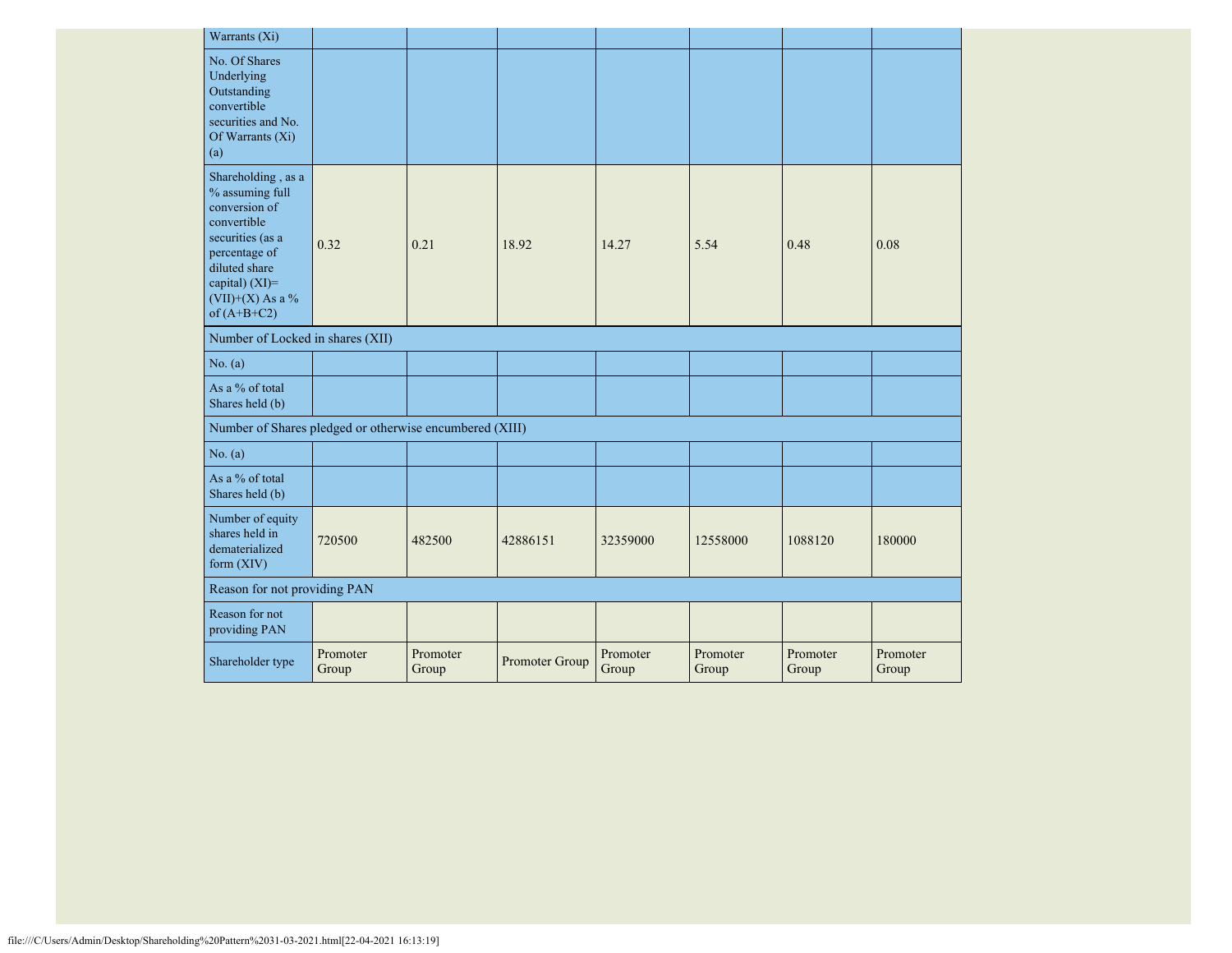|                                                                                                                      | Any Other (specify)                                           |                       |
|----------------------------------------------------------------------------------------------------------------------|---------------------------------------------------------------|-----------------------|
| Searial No.                                                                                                          | $\,8\,$                                                       |                       |
| Category                                                                                                             | <b>Bodies Corporate</b>                                       | Click here to go back |
| Name of the<br>Shareholders (I)                                                                                      | Waluj Beverages Llp                                           |                       |
| PAN(II)                                                                                                              | AACFW2555L                                                    | Total                 |
| No. of the<br>Shareholders (I)                                                                                       | $\mathbf{0}$                                                  | $\tau$                |
| No. of fully paid<br>up equity shares<br>held (IV)                                                                   | $\boldsymbol{0}$                                              | 90274271              |
| No. Of Partly paid-<br>up equity shares<br>held (V)                                                                  |                                                               |                       |
| No. Of shares<br>underlying<br>Depository<br>Receipts (VI)                                                           |                                                               |                       |
| Total nos. shares<br>held $(VII) = (IV) +$<br>$(V)$ + $(VI)$                                                         | $\boldsymbol{0}$                                              | 90274271              |
| Shareholding as a<br>% of total no. of<br>shares (calculated<br>as per SCRR,<br>1957) (VIII) As a<br>% of $(A+B+C2)$ | $\mathbf{0}$                                                  | 39.82                 |
|                                                                                                                      | Number of Voting Rights held in each class of securities (IX) |                       |
| Class eg: X                                                                                                          | $\boldsymbol{0}$                                              | 90274271              |
| Class eg:y                                                                                                           |                                                               |                       |
| Total                                                                                                                | $\boldsymbol{0}$                                              | 90274271              |
| Total as a % of<br><b>Total Voting rights</b>                                                                        | $\boldsymbol{0}$                                              | 39.82                 |
| No. Of Shares<br>Underlying<br>Outstanding<br>convertible<br>securities $(X)$                                        |                                                               |                       |
| No. of Shares<br>Underlying<br>Outstanding<br>Warrants (Xi)                                                          |                                                               |                       |
| No. Of Shares                                                                                                        |                                                               |                       |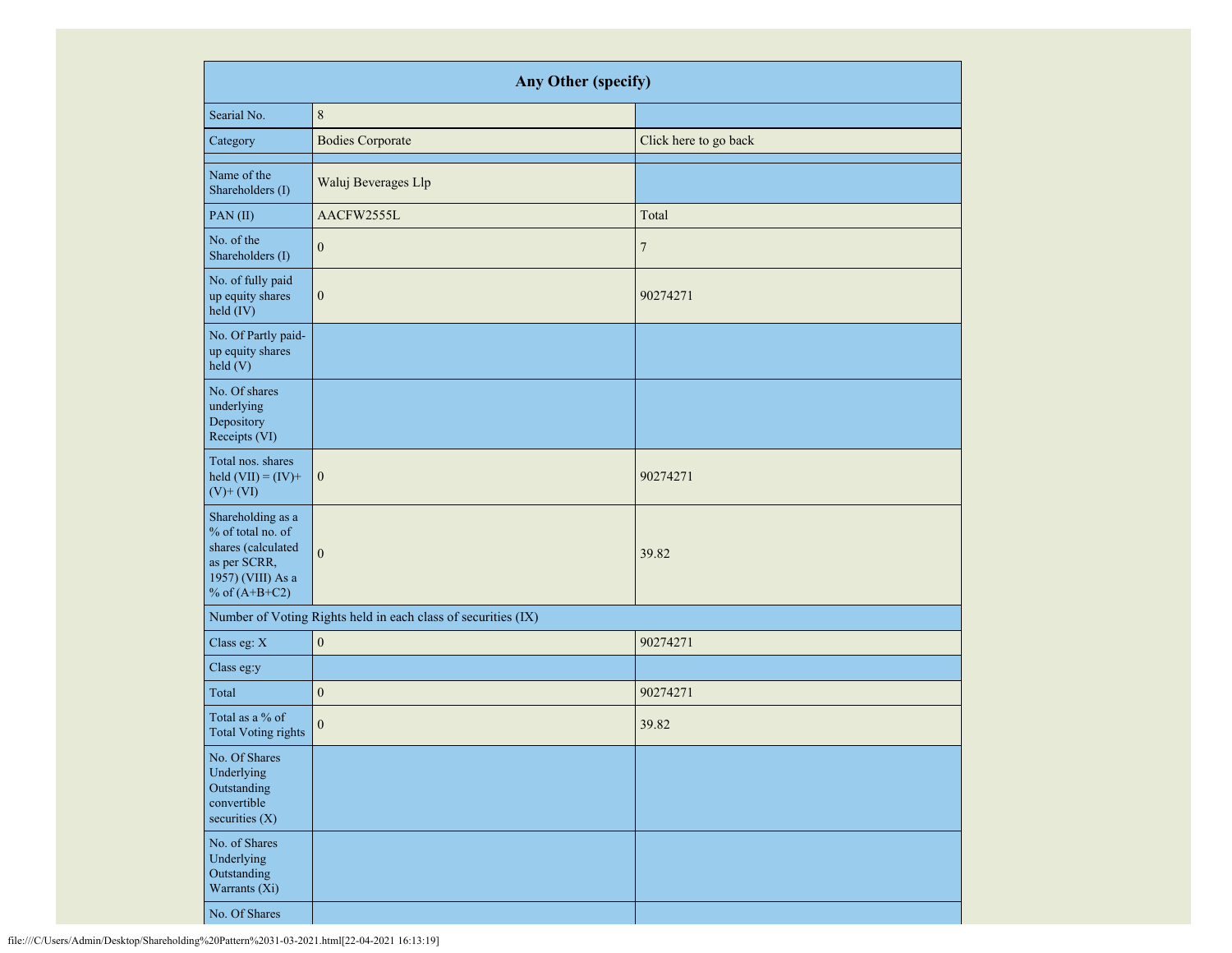| Underlying<br>Outstanding<br>convertible<br>securities and No.<br>Of Warrants (Xi)<br>(a)                                                                                            |                                                         |          |
|--------------------------------------------------------------------------------------------------------------------------------------------------------------------------------------|---------------------------------------------------------|----------|
| Shareholding, as a<br>% assuming full<br>conversion of<br>convertible<br>securities (as a<br>percentage of<br>diluted share<br>capital) (XI)=<br>$(VII)+(X)$ As a %<br>of $(A+B+C2)$ | $\mathbf{0}$                                            | 39.82    |
| Number of Locked in shares (XII)                                                                                                                                                     |                                                         |          |
| No. (a)                                                                                                                                                                              |                                                         |          |
| As a % of total<br>Shares held (b)                                                                                                                                                   |                                                         |          |
|                                                                                                                                                                                      | Number of Shares pledged or otherwise encumbered (XIII) |          |
| No. (a)                                                                                                                                                                              |                                                         |          |
| As a % of total<br>Shares held (b)                                                                                                                                                   |                                                         |          |
| Number of equity<br>shares held in<br>dematerialized<br>form (XIV)                                                                                                                   | $\mathbf{0}$                                            | 90274271 |
| Reason for not providing PAN                                                                                                                                                         |                                                         |          |
| Reason for not<br>providing PAN                                                                                                                                                      |                                                         |          |
| Shareholder type                                                                                                                                                                     | Promoter Group                                          |          |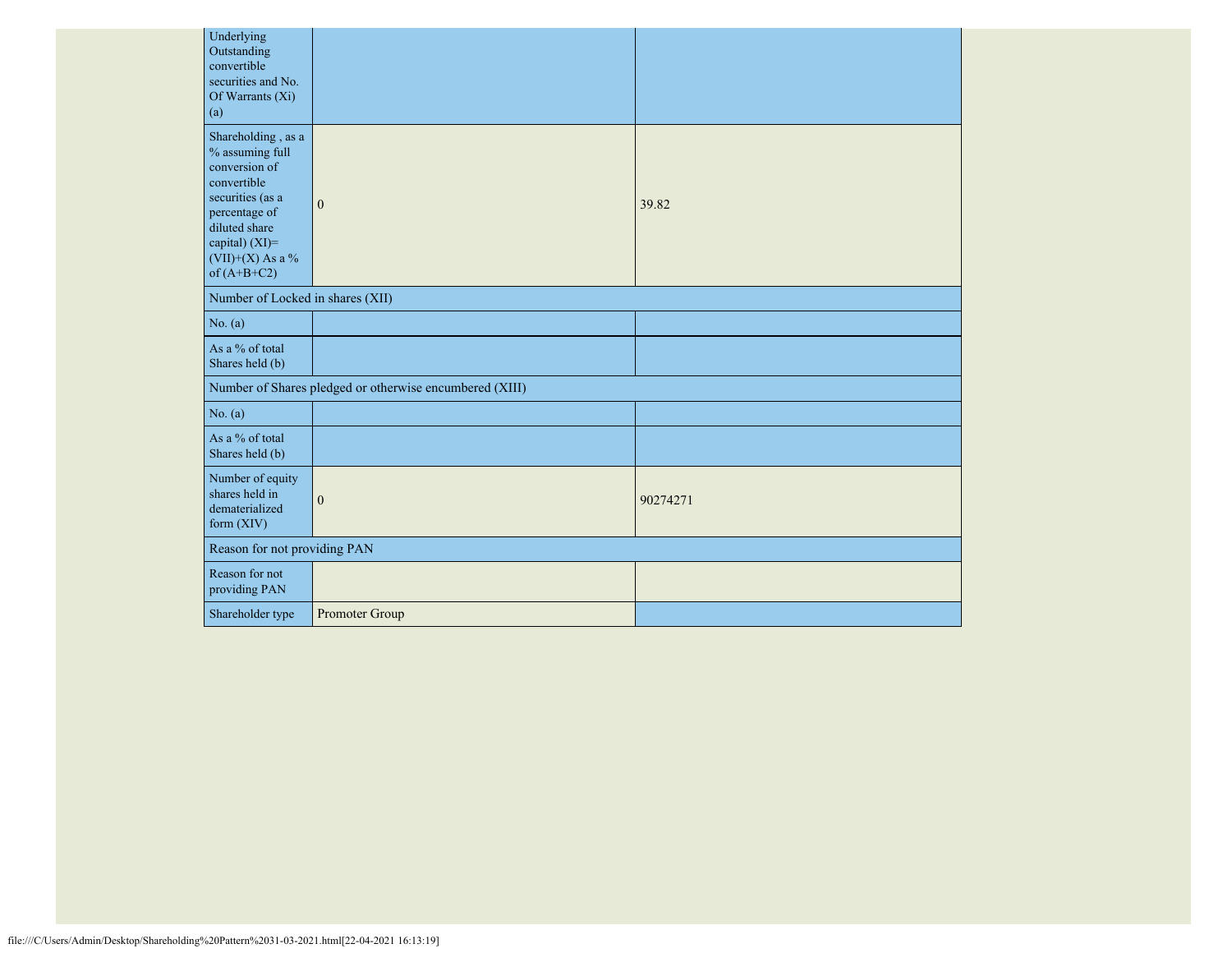|                                                                                                                      | <b>Any Other (specify)</b>                       |                |            |                    |                              |                                     |                     |  |  |  |  |  |
|----------------------------------------------------------------------------------------------------------------------|--------------------------------------------------|----------------|------------|--------------------|------------------------------|-------------------------------------|---------------------|--|--|--|--|--|
| Searial No.                                                                                                          | $\mathbf{1}$<br>$\overline{2}$<br>$\overline{3}$ |                |            | $\overline{4}$     | 5                            | 6                                   | $\boldsymbol{7}$    |  |  |  |  |  |
| Category                                                                                                             | <b>IEPF</b>                                      | <b>Trusts</b>  | <b>HUF</b> | Others             | Non-Resident Indian<br>(NRI) | Director or Director's<br>Relatives | Clearing<br>Members |  |  |  |  |  |
| Category / More<br>than 1 percentage                                                                                 | Category                                         | Category       | Category   | Category           | Category                     | Category                            | Category            |  |  |  |  |  |
| Name of the<br>Shareholders (I)                                                                                      |                                                  |                |            | Foreign<br>Company |                              |                                     |                     |  |  |  |  |  |
| PAN (II)                                                                                                             |                                                  |                |            |                    |                              |                                     |                     |  |  |  |  |  |
| No. of the<br>Shareholders (I)                                                                                       | $\mathbf{1}$                                     | $\overline{4}$ | 831        | $\mathbf{1}$       | 667                          | $\overline{4}$                      | 57                  |  |  |  |  |  |
| No. of fully paid<br>up equity shares<br>held (IV)                                                                   | 2174127                                          | 16616          | 2132004    | 8750               | 3147614                      | 1762865                             | 172000              |  |  |  |  |  |
| No. Of Partly paid-<br>up equity shares<br>held(V)                                                                   |                                                  |                |            |                    |                              |                                     |                     |  |  |  |  |  |
| No. Of shares<br>underlying<br>Depository<br>Receipts (VI)                                                           |                                                  |                |            |                    |                              |                                     |                     |  |  |  |  |  |
| Total nos. shares<br>held $(VII) = (IV) +$<br>$(V)$ + $(VI)$                                                         | 2174127                                          | 16616          | 2132004    | 8750               | 3147614                      | 1762865                             | 172000              |  |  |  |  |  |
| Shareholding as a<br>% of total no. of<br>shares (calculated<br>as per SCRR,<br>1957) (VIII) As a<br>% of $(A+B+C2)$ | 0.96<br>0.01<br>0.94<br>$\boldsymbol{0}$         |                |            | 1.39               | 0.78                         | 0.08                                |                     |  |  |  |  |  |
| Number of Voting Rights held in each class of securities (IX)                                                        |                                                  |                |            |                    |                              |                                     |                     |  |  |  |  |  |
| Class eg: X                                                                                                          | 2174127                                          | 16616          | 2132004    | 8750               | 3147614                      | 1762865                             | 172000              |  |  |  |  |  |
| Class eg:y                                                                                                           |                                                  |                |            |                    |                              |                                     |                     |  |  |  |  |  |
| Total                                                                                                                | 2174127                                          | 16616          | 2132004    | 8750               | 3147614                      | 1762865                             | 172000              |  |  |  |  |  |
| Total as a $\%$ of<br><b>Total Voting rights</b>                                                                     | 0.96                                             | $0.01\,$       | 0.94       | $\boldsymbol{0}$   | 1.39                         | 0.78                                | 0.08                |  |  |  |  |  |
| No. Of Shares<br>Underlying<br>Outstanding<br>convertible<br>securities (X)                                          |                                                  |                |            |                    |                              |                                     |                     |  |  |  |  |  |
| No. of Shares<br>Underlying                                                                                          |                                                  |                |            |                    |                              |                                     |                     |  |  |  |  |  |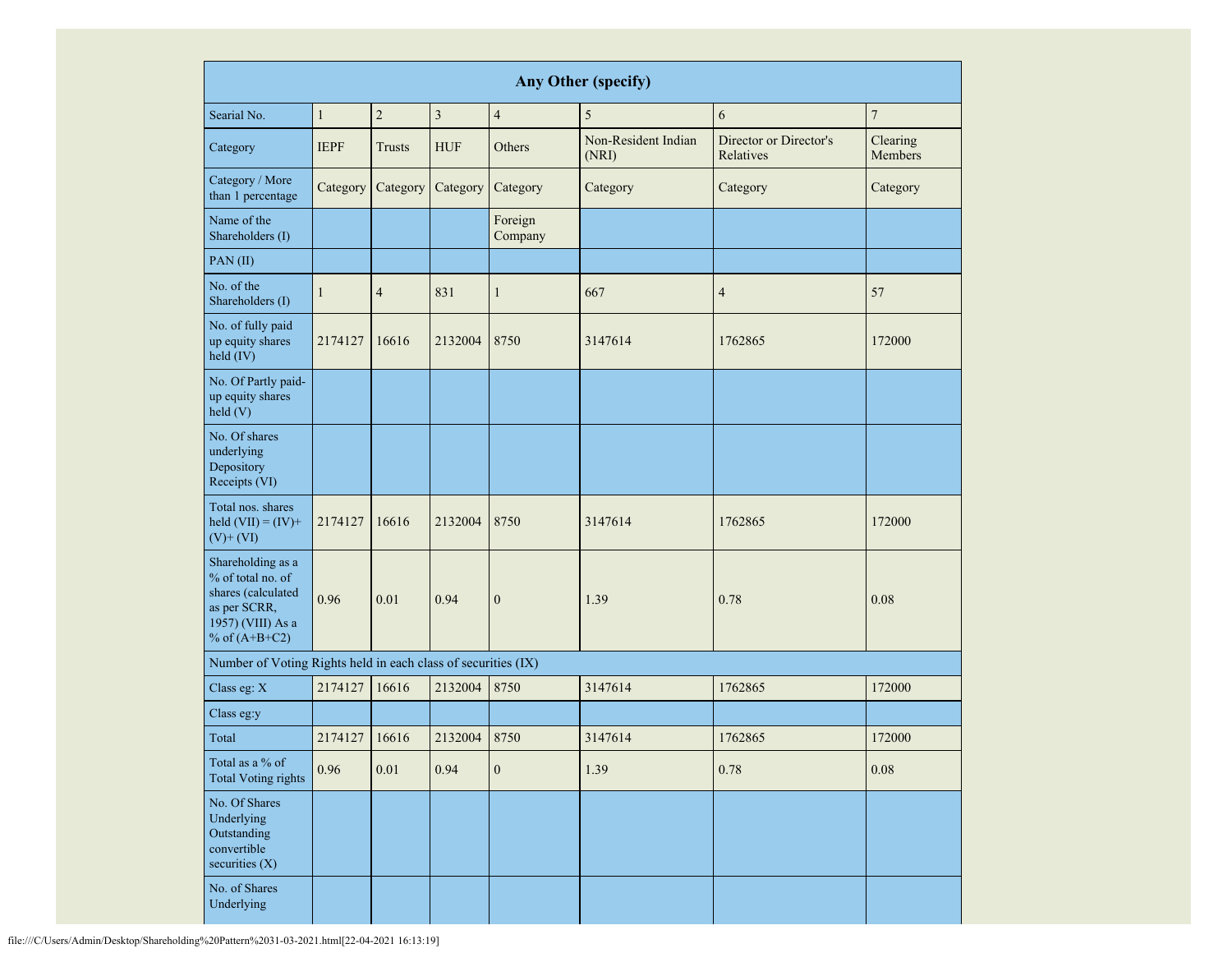| Outstanding<br>Warrants (Xi)                                                                                                                                                       |         |       |             |              |         |         |        |
|------------------------------------------------------------------------------------------------------------------------------------------------------------------------------------|---------|-------|-------------|--------------|---------|---------|--------|
| No. Of Shares<br>Underlying<br>Outstanding<br>convertible<br>securities and No.<br>Of Warrants (Xi)<br>(a)                                                                         |         |       |             |              |         |         |        |
| Shareholding, as a<br>% assuming full<br>conversion of<br>convertible<br>securities (as a<br>percentage of<br>diluted share<br>capital) (XI)=<br>(VII)+(X) As a %<br>of $(A+B+C2)$ | 0.96    | 0.01  | 0.94        | $\mathbf{0}$ | 1.39    | 0.78    | 0.08   |
| Number of Locked in shares (XII)                                                                                                                                                   |         |       |             |              |         |         |        |
| No. (a)                                                                                                                                                                            |         |       |             |              |         |         |        |
| As a % of total<br>Shares held (b)                                                                                                                                                 |         |       |             |              |         |         |        |
| Number of equity<br>shares held in<br>dematerialized<br>form $(XIV)$                                                                                                               | 2174127 | 16616 | $2132004$ 0 |              | 3147614 | 1762865 | 172000 |
| Reason for not providing PAN                                                                                                                                                       |         |       |             |              |         |         |        |
| Reason for not<br>providing PAN                                                                                                                                                    |         |       |             |              |         |         |        |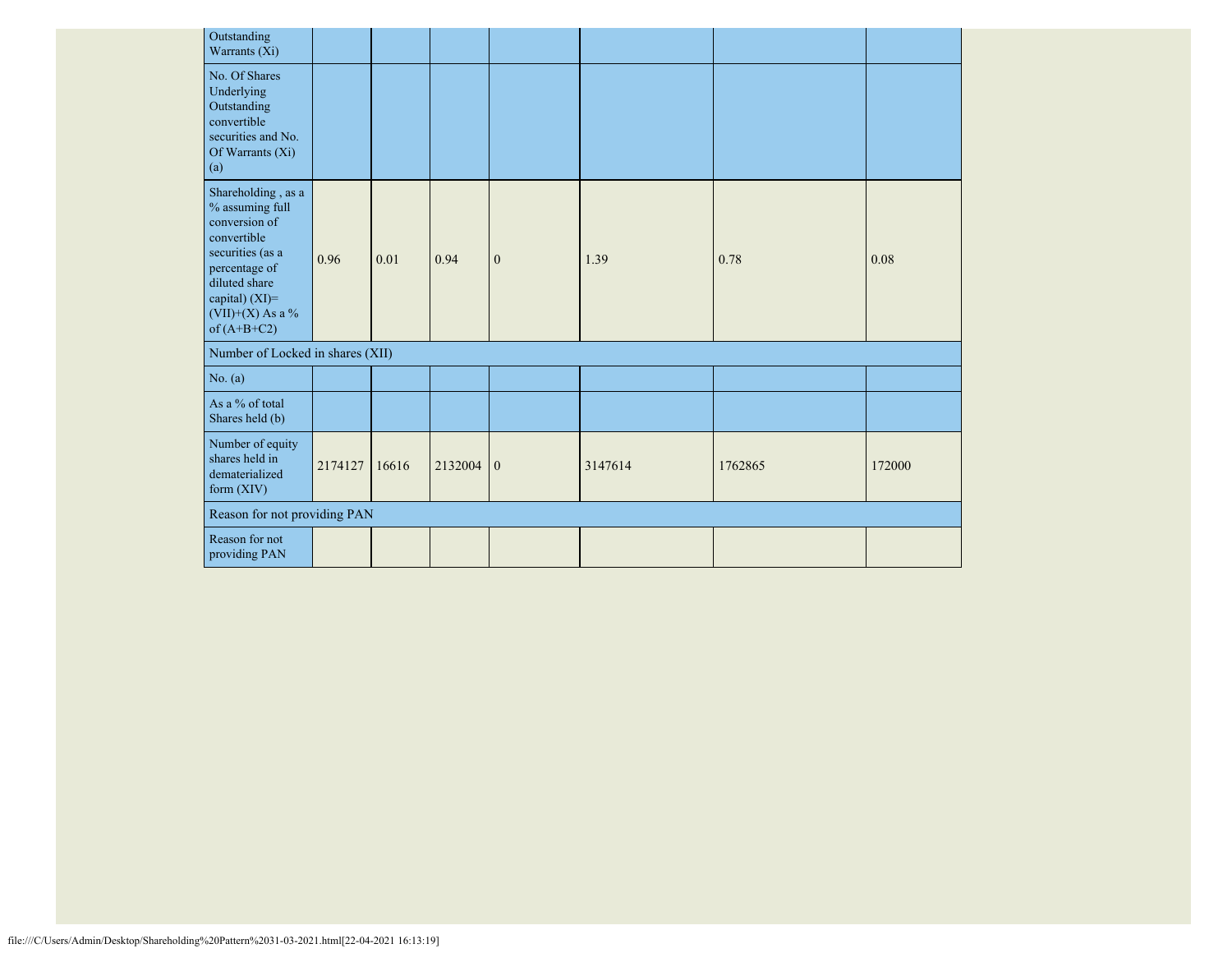|                                                                                                                      | Any Other (specify)                                           |                                               |                       |  |  |  |  |  |  |  |  |  |
|----------------------------------------------------------------------------------------------------------------------|---------------------------------------------------------------|-----------------------------------------------|-----------------------|--|--|--|--|--|--|--|--|--|
| Searial No.                                                                                                          | 8                                                             | $\overline{9}$                                |                       |  |  |  |  |  |  |  |  |  |
| Category                                                                                                             | <b>Bodies Corporate</b>                                       | <b>Bodies Corporate</b>                       |                       |  |  |  |  |  |  |  |  |  |
| Category / More<br>than 1 percentage                                                                                 | Category                                                      | More than 1 percentage of shareholding        |                       |  |  |  |  |  |  |  |  |  |
| Name of the<br>Shareholders (I)                                                                                      |                                                               | Integrated Investment Management Services Llp | Click here to go back |  |  |  |  |  |  |  |  |  |
| PAN(II)                                                                                                              |                                                               | AAFFI3857E                                    | Total                 |  |  |  |  |  |  |  |  |  |
| No. of the<br>Shareholders (I)                                                                                       | 178                                                           | $\mathbf{1}$                                  | 1743                  |  |  |  |  |  |  |  |  |  |
| No. of fully paid<br>up equity shares<br>held (IV)                                                                   | 8416394                                                       | 2690894                                       | 17830370              |  |  |  |  |  |  |  |  |  |
| No. Of Partly paid-<br>up equity shares<br>held(V)                                                                   |                                                               |                                               |                       |  |  |  |  |  |  |  |  |  |
| No. Of shares<br>underlying<br>Depository<br>Receipts (VI)                                                           |                                                               |                                               |                       |  |  |  |  |  |  |  |  |  |
| Total nos. shares<br>held $(VII) = (IV) +$<br>$(V)$ + $(VI)$                                                         | 8416394                                                       | 2690894                                       | 17830370              |  |  |  |  |  |  |  |  |  |
| Shareholding as a<br>% of total no. of<br>shares (calculated<br>as per SCRR,<br>1957) (VIII) As a<br>% of $(A+B+C2)$ | 3.71                                                          | 1.19                                          | 7.87                  |  |  |  |  |  |  |  |  |  |
|                                                                                                                      | Number of Voting Rights held in each class of securities (IX) |                                               |                       |  |  |  |  |  |  |  |  |  |
| Class eg: X                                                                                                          | 8416394                                                       | 2690894                                       | 17830370              |  |  |  |  |  |  |  |  |  |
| Class eg:y                                                                                                           |                                                               |                                               |                       |  |  |  |  |  |  |  |  |  |
| Total                                                                                                                | 8416394                                                       | 2690894                                       | 17830370              |  |  |  |  |  |  |  |  |  |
| Total as a % of<br><b>Total Voting rights</b>                                                                        | 3.71                                                          | 1.19                                          | 7.87                  |  |  |  |  |  |  |  |  |  |
| No. Of Shares<br>Underlying<br>Outstanding<br>convertible<br>securities (X)                                          |                                                               |                                               |                       |  |  |  |  |  |  |  |  |  |
| No. of Shares<br>Underlying<br>Outstanding                                                                           |                                                               |                                               |                       |  |  |  |  |  |  |  |  |  |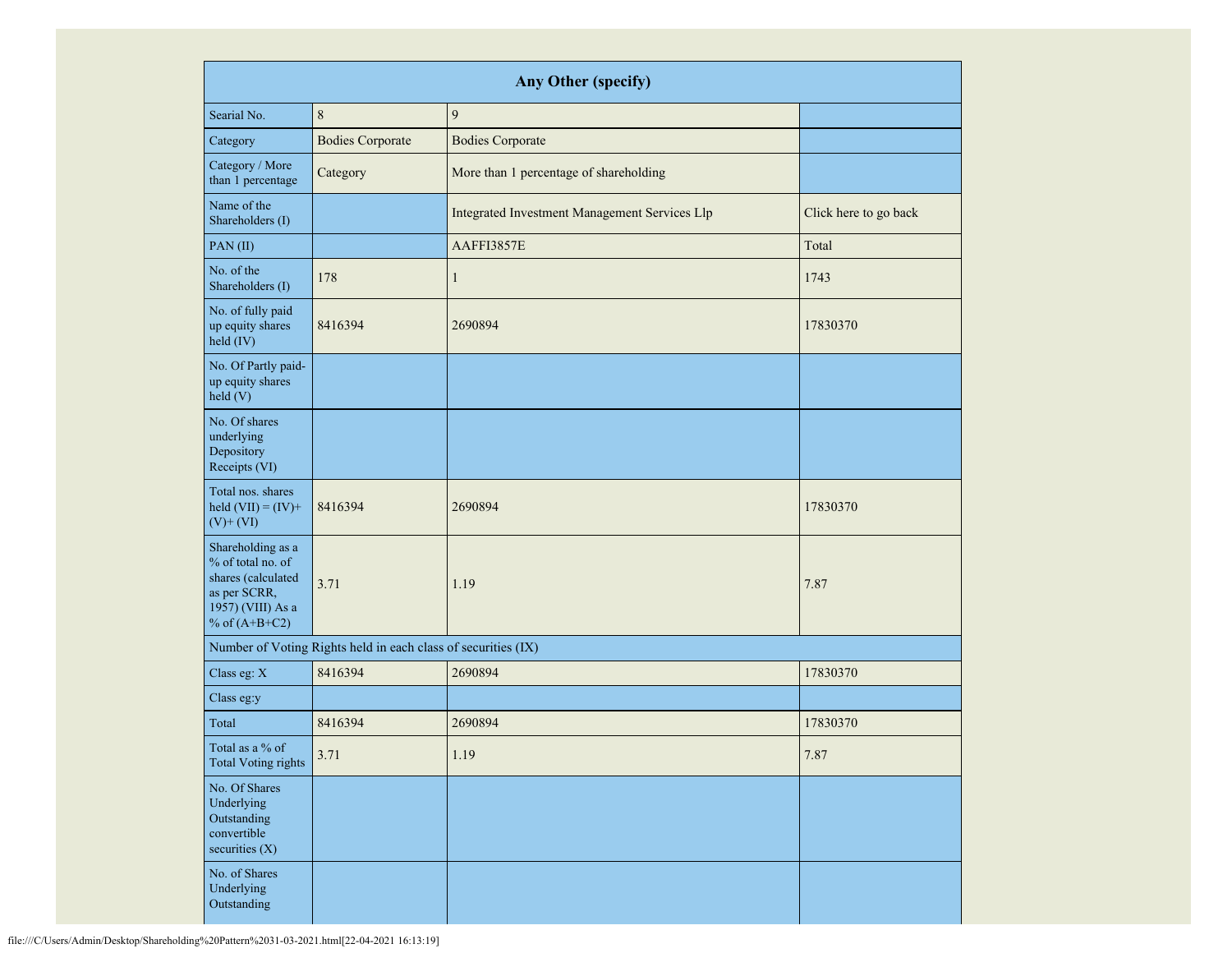| Warrants (Xi)                                                                                                                                                                             |         |         |          |
|-------------------------------------------------------------------------------------------------------------------------------------------------------------------------------------------|---------|---------|----------|
| No. Of Shares<br>Underlying<br>Outstanding<br>convertible<br>securities and No.<br>Of Warrants (Xi)<br>(a)                                                                                |         |         |          |
| Shareholding, as a<br>$\%$ assuming full<br>conversion of<br>convertible<br>securities (as a<br>percentage of<br>diluted share<br>capital) $(XI)=$<br>$(VII)+(X)$ As a %<br>of $(A+B+C2)$ | 3.71    | 1.19    | 7.87     |
| Number of Locked in shares (XII)                                                                                                                                                          |         |         |          |
| No. (a)                                                                                                                                                                                   |         |         |          |
| As a % of total<br>Shares held (b)                                                                                                                                                        |         |         |          |
| Number of equity<br>shares held in<br>dematerialized<br>form $(XIV)$                                                                                                                      | 8411524 | 2690894 | 17816750 |
| Reason for not providing PAN                                                                                                                                                              |         |         |          |
| Reason for not<br>providing PAN                                                                                                                                                           |         |         |          |